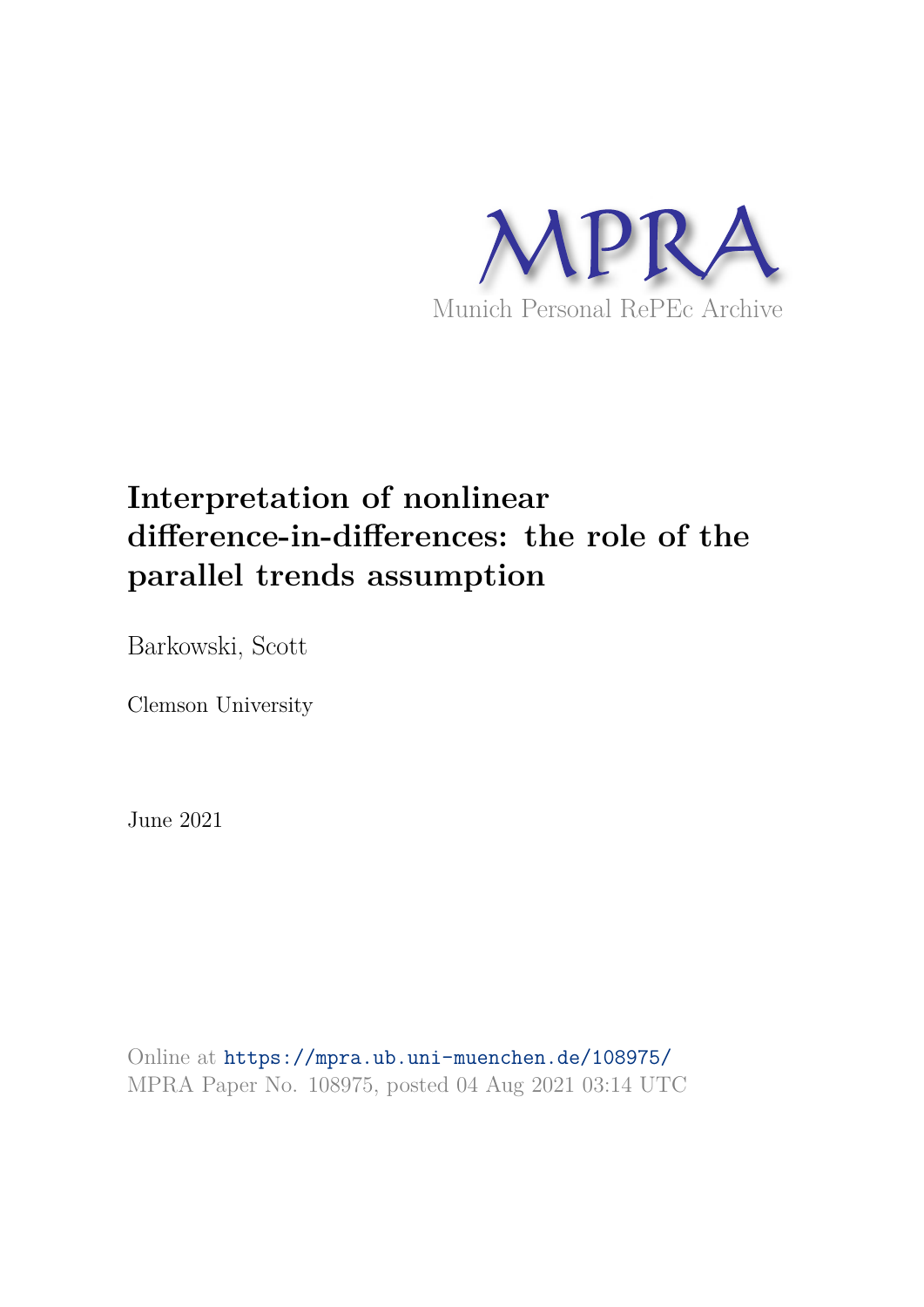## Interpretation of nonlinear difference-in-differences: the role of the parallel trends assumption

Scott Barkowski<sup>∗</sup>

June 2021

#### Abstract

I argue interpretation of nonlinear difference-in-differences models depends on the form of the parallel trends assumption. When they are assumed in the natural scale of the dependent variable, the treatment effect is the interaction effect (a cross-difference). If they are assumed in the transformed scale, it is a single difference. I further note that assuming parallel trends in one scale implies they do not hold in the other, except in special cases. Finally, I consider log-linear (and related) difference-in-differences models and provide a constant form of the treatment effect that is comparable across applications with different parallel trends assumptions.

Keywords: Difference-in-differences; Nonlinear Models; Model Interpretation; Identification; Probit; Logit; Log-linear; Semilogarithmic. JEL categories: C21; C23; C25.

<sup>∗</sup>John E. Walker Department of Economics, Clemson University (sbarkow@clemson.edu). I declare that I have no material financial interests related to the research in this paper. I am grateful to Joanne Song McLaughlin, Jonathan Roth, and Pedro H. C. Sant'Anna for helpful comments on this draft, and Andrew Goodman-Bacon and Edward C. Norton for constructive comments on an earlier project out of which this one grew.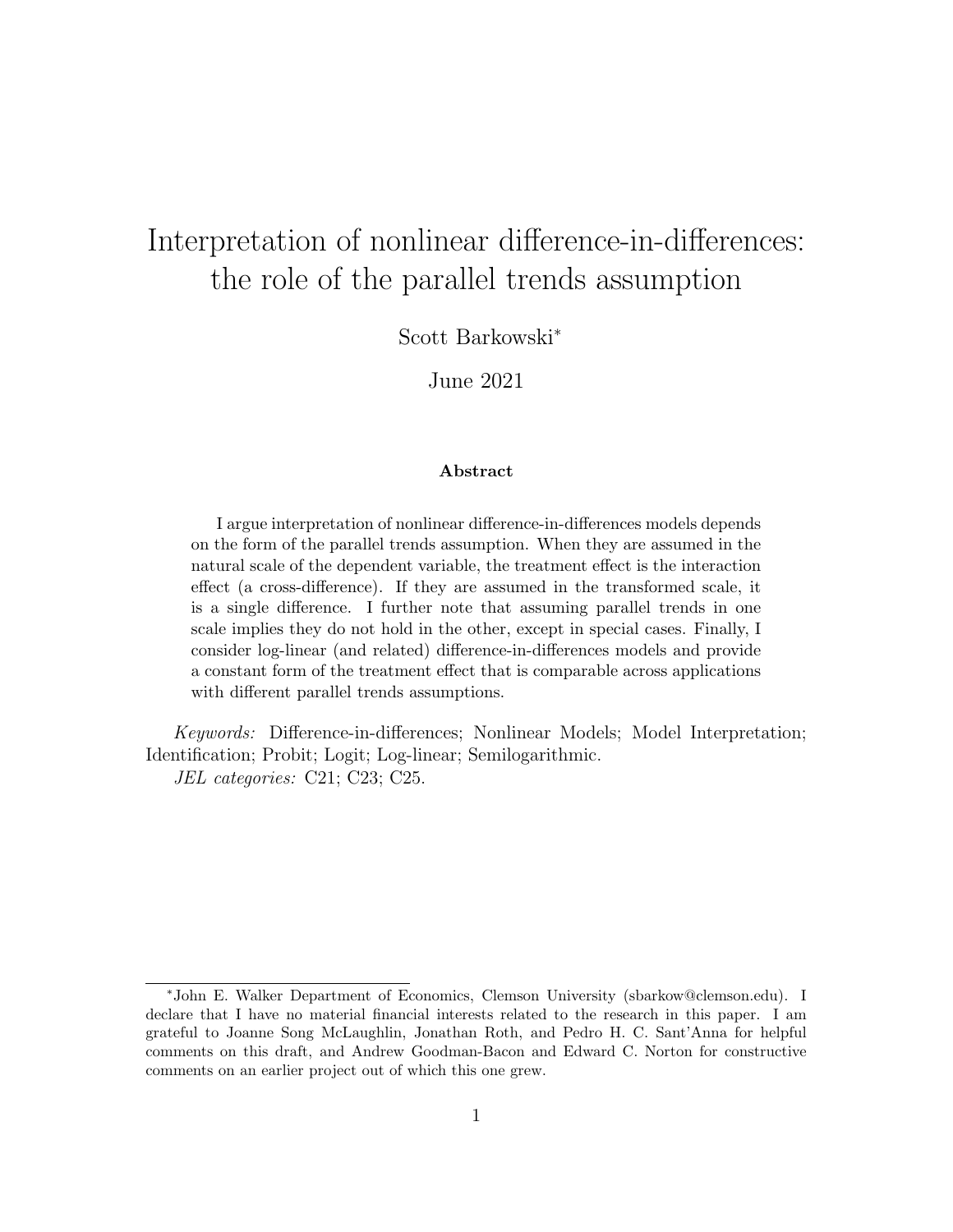## 1 Introduction

Difference-in-differences (DD) models are ubiquitous in modern empirical research in economics and other social sciences, and their implementation in parametric, nonlinear settings – such as in logit, probit, and semilogarithmic models – has become an important tool for empirical researchers. While the use of nonlinear DD models has become widespread, I argue the literature has not provided clarity on the issue of their interpretation. In a linear context, interpretation is straightforward, since a single parameter represents the object of interest in the model. In nonlinear DD models, the object of interest involves more than one coefficient, but there is ambiguity as to what the object of interest *actually* is. Two views have been espoused in the literature. In the first, the object of interest takes the form specified in Mullahy (1999) and Ai and Norton (2003) (jointly hereafter as M&AN): a crossdifference of nonlinear conditional expectation functions. This approach is based on treating the interaction effect between the treatment and group dummies as the object of interest. An important implication of this view is that the "true" DD result of a nonlinear model could be very different from the estimate of the interaction coefficient, and need not have the same sign.<sup>1</sup>

The second view critiques the first view, and is voiced most strongly by Puhani (2012), with Blundell et al. (2004), Blundell and Costa Dias (2009), and Lechner (2011) (jointly hereafter as PBL) also making parts of the argument. They argue

<sup>&</sup>lt;sup>1</sup>The papers by Mullahy and Ai and Norton discuss the interpretation of interaction terms in nonlinear models, and never directly claim that the interaction term should be the object of interest in a DD model; they only mention that interpretation of interaction terms is relevant for DD models. Nevertheless, the field has widely interpreted their work – and particularly Ai and Norton's paper – as providing the correct interpretation of a nonlinear DD model. See Ryan et al. (2015) for a recent example of this.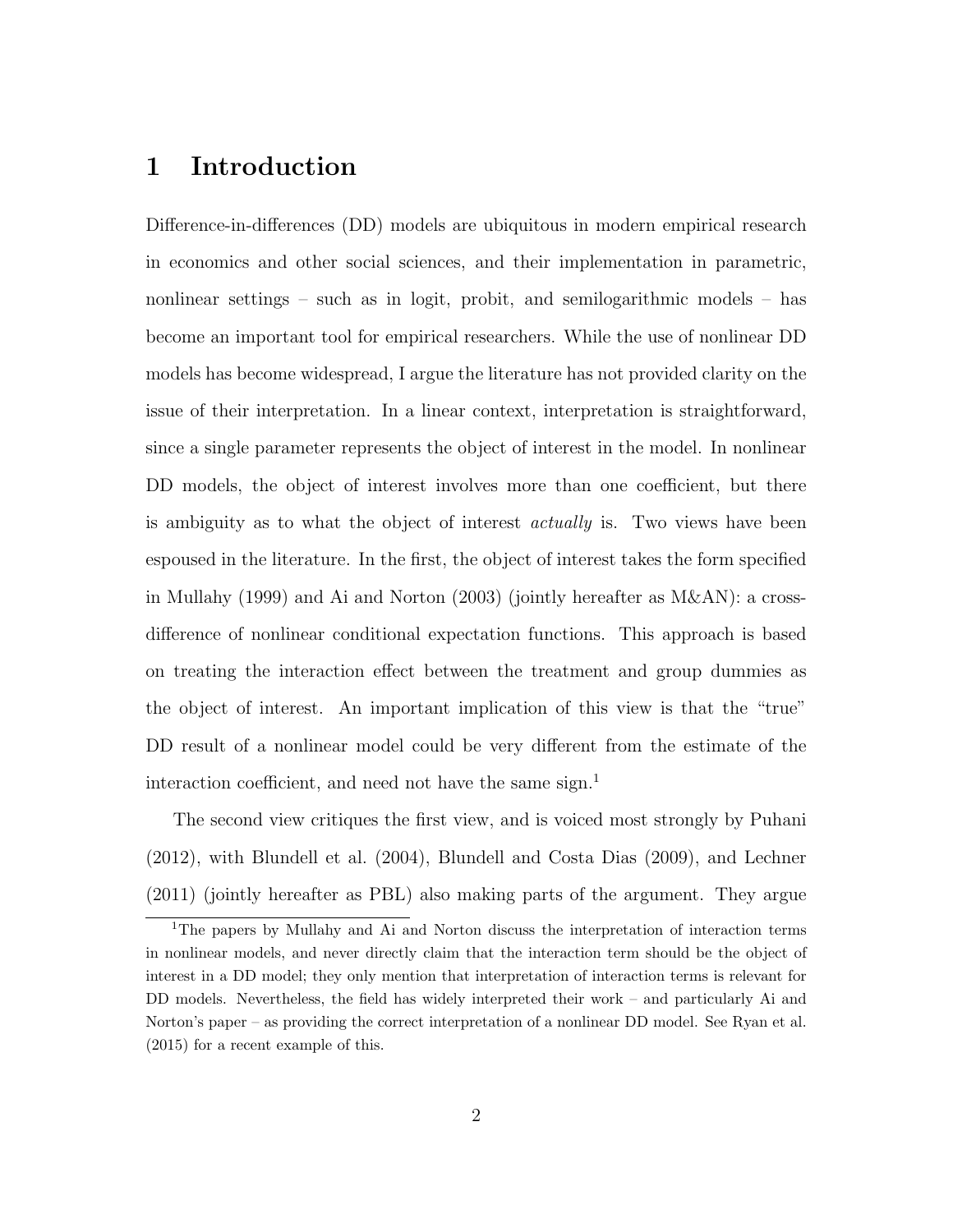that the object of interest specified by M&AN does not represent the treatment effect. This view contends a much simpler object, consisting of a single difference of nonlinear conditional expectation functions, represents the treatment effect and should be considered the correct object of interest in nonlinear DD models. Importantly, Puhani notes that, for nonlinear models based on monotonically increasing transformations, this approach implies that the sign of the treatment effect must be the same as that of the coefficient on the interaction term, a convenient result for empirical applications.

Whereas Puhani argued that the form he specified is only appropriate manner to interpret nonlinear DD models, I propose that the two views described above are not inconsistent. Instead, I argue both potentially represent treatment effects, with the underlying difference between the two being the form in which the parallel trends assumption is made. This leads to the view that the correct interpretation of a nonlinear DD model depends on the context of the analysis and should be driven by the form of the parallel trends assumption made by the analyst.

The rationale underlying my argument can be illustrated via example. Figure 1 presents two sets of averages for an outcome. The points connected by solid lines are represented in the natural scale of the variable while those connected by dashed lines are the same values in the log scale. The lines connect points from before treatment to those after for both treated and control groups. In the natural scale, the effect of the treatment given by DD is -630, while in the log scale it is 0.25. What should an empirical researcher conclude if confronted by such an example? Is the treatment effect positive or negative? Guided by intuition, most researchers likely conclude that the right scale is the one in which the parallel trends assumption is credible (perhaps informed by evidence from pre-trends). I formalize this intuition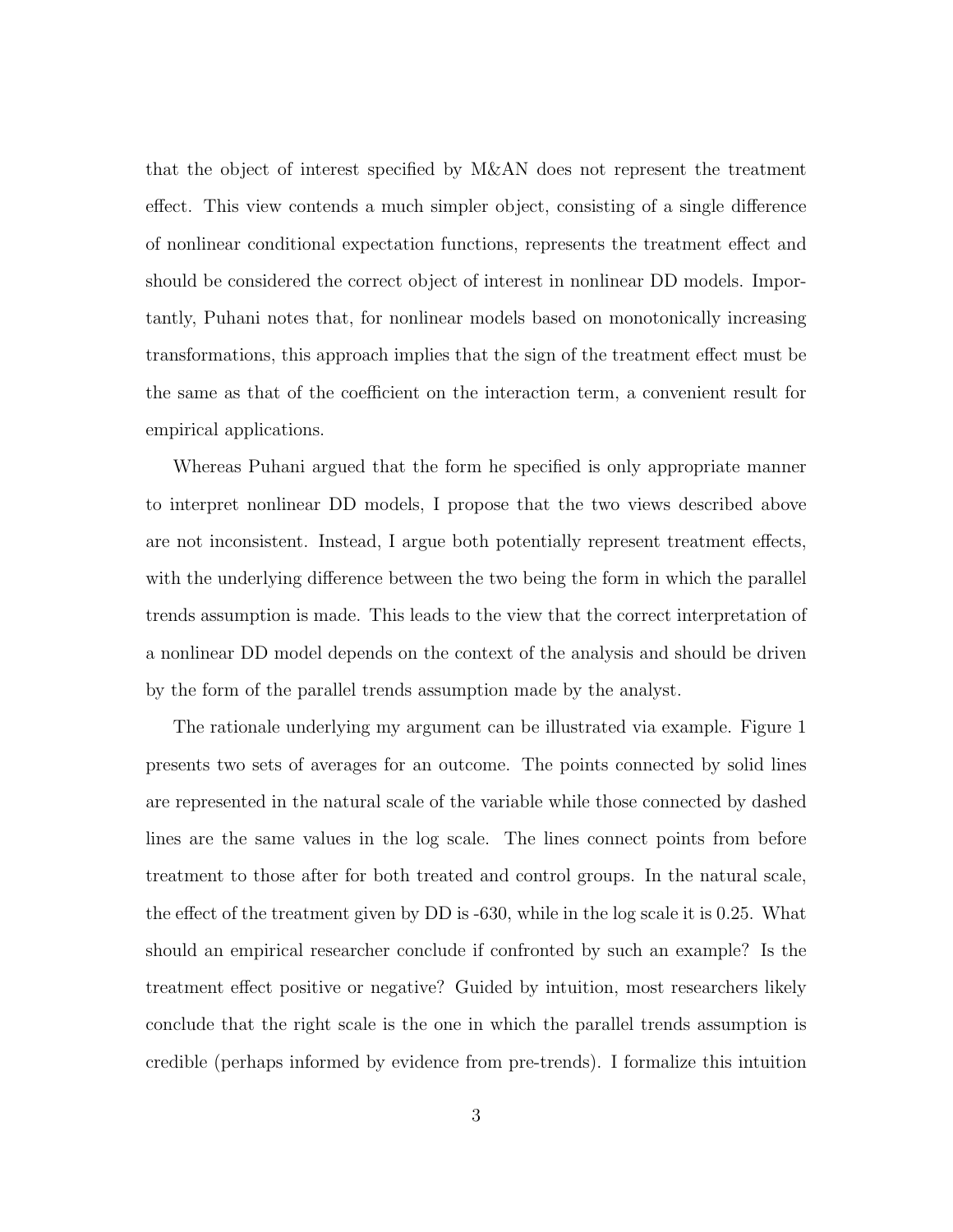for nonlinear DD models, where, as in this example, dependent variables exist in both natural and transformed scales. I show that if parallel trends are assumed to hold in the natural scale of the outcome, then the treatment effect of a nonlinear DD model takes the form specified by M&AN. Alternatively, if the parallel trends are assumed in the transformed scale, then the form PBL detailed is the treatment effect of interest. Moreover, since researchers commonly use pre-trends to provide suggestive evidence towards the validity of the parallel trends assumption, they could also be use pre-trends to suggest the proper manner to interpret a nonlinear DD model.

Aside from M&AN and PBL, the closest related work to this one is that by Kahn-Lang and Lang (2020), who argue that analysts' understanding of the nature of parallel trends in a given context (potentially via theoretical knowledge) should play a role in their choice of functional form. Additionally, when a researcher choses a nonlinear-DD functional form, it implies that he or she believes the counterfactual trend is consistent with an interpretation given by PBL. My argument goes further than theirs, as I argue that *even conditional* on choosing a nonlinear functional form, a researcher still faces the choice of basing his or her interpretation on a parallel trend assumption in either the natural or transformed scales. Thus, in contrast to Kahn-Lang and Lang, I argue it is the researchers' understanding of parallel trends that determines how to interpret the model, not the functional form he or she chooses.

The rest of this paper proceeds as follows. In the next section I derive the treatment effect in the familiar case of the linear DD model to serve as a benchmark. I then discuss the nonlinear case, deriving the treatment effect under both forms of the parallel trends assumption: the natural scale first followed by the transformed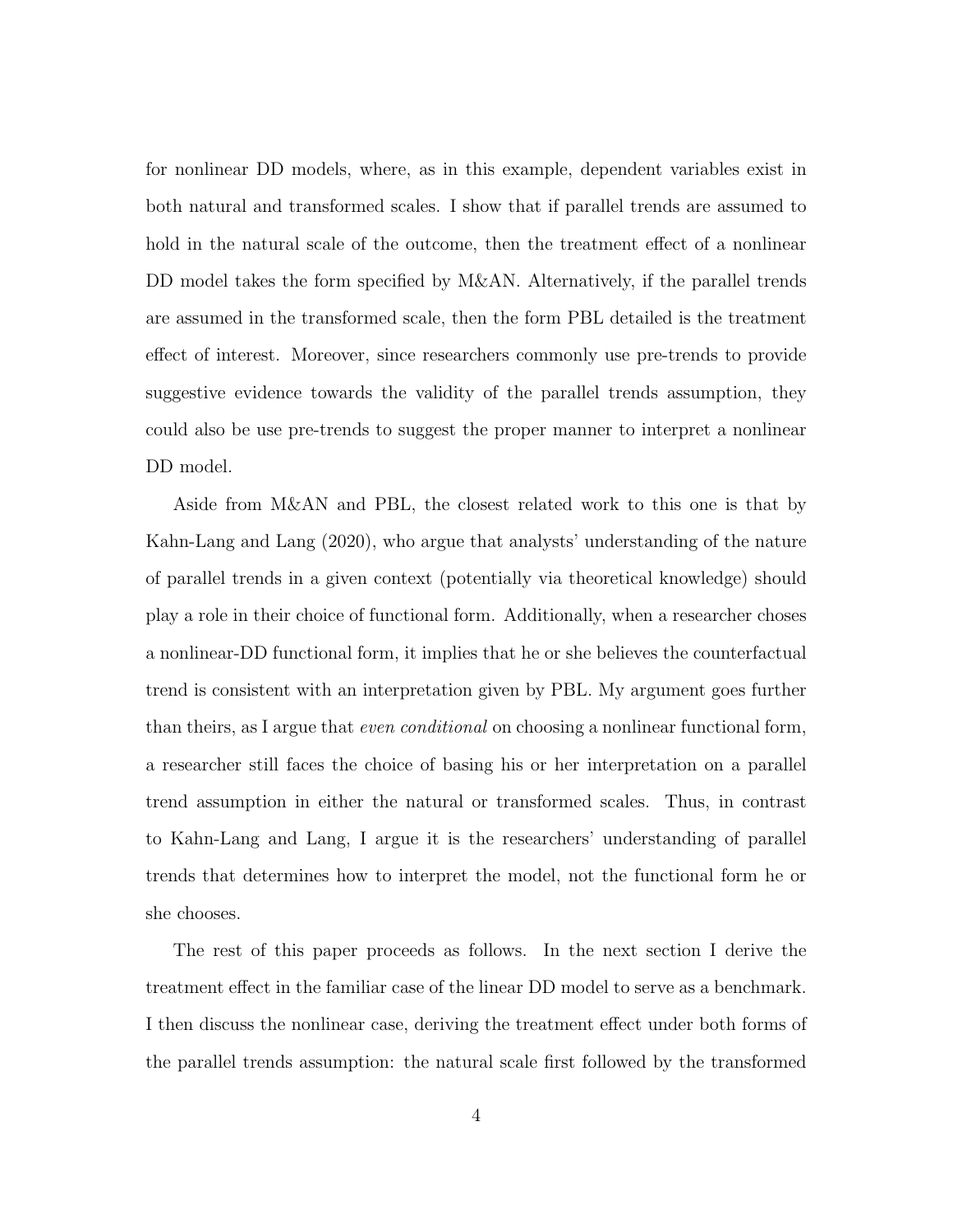scale. I also note that, except in special cases, when one assumes one form of parallel trends, he or she implicitly rules out the other form. This implies practitioners should take care not to inadvertently use both methods of interpretation in the same analysis (which could happen when mixing model types). Following this, I also consider the special case of log-linear DD models, noting there are multiple ways to represent the treatment effect in percentage form in these models. I suggest one that is constant whether assuming parallel trends in the natural or log-scales. Standard use of this form would make for more convenient comparison of estimates across projects. Finally, I discuss implications and conclude.

### 2 Linear model difference-in-differences

I introduce notation and important concepts via the familiar linear DD model,

$$
y = \alpha G + \beta T + \gamma GT + \theta' X + u,\tag{2.1}
$$

where  $y$  is an observed outcome of interest,  $T$  is a dummy indicating periods (0 for the first, 1 for the second), G indicates treatment (value 1) or control group (value 0), TG is the interaction of these, X is a vector of controls and a constant, and u is an error term with zero conditional mean. Additionally, though it is not necessary for a linear model, since it is common in nonlinear models that are my focus later in this paper, like probit or logit, I also assume the error term is independent of  $X$ , G, and T, and, hence, homoskedastic. Observations where both  $T = 1$  and  $G = 1$ (and hence  $TG = 1$ ) are those that have received the treatment of interest. It may be noted here that I use similar notation to that of Puhani.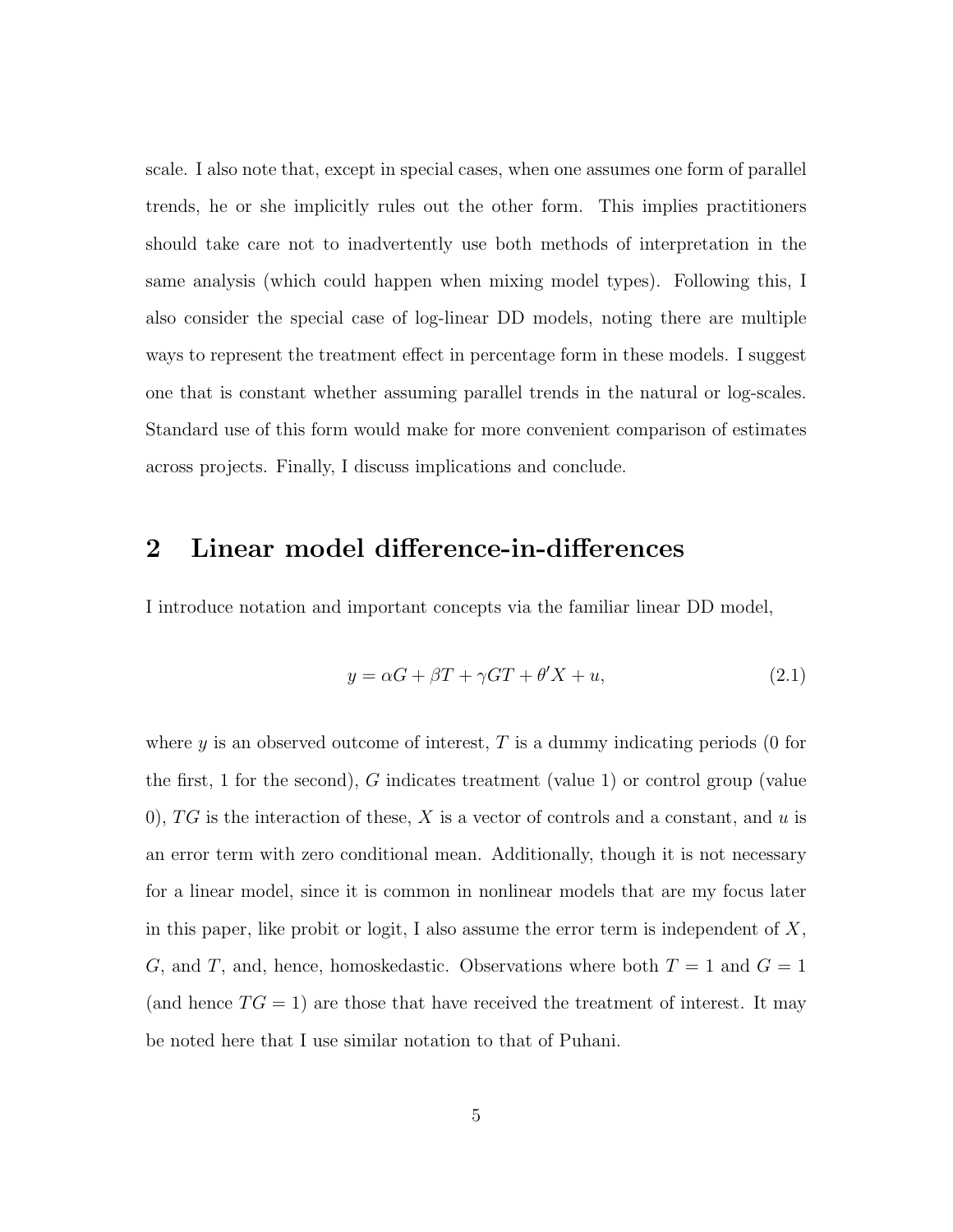Equation (2.1) implies four conditional expectation functions (CEFs):

$$
E[y|G=1, T=1, X] = \alpha + \beta + \gamma + \theta'X,
$$
\n(2.2)

$$
E[y|G = 1, T = 0, X] = \alpha + \theta'X,
$$
\n(2.3)

$$
E[y|G = 0, T = 1, X] = \beta + \theta'X, \text{ and} \qquad (2.4)
$$

$$
E[y|G = 0, T = 0, X] = \theta'X.
$$
\n(2.5)

The goal of a DD research design is to estimate the average treatment effect on the treated. For convenience, throughout this article I simply refer to the "treatment effect", but in all cases mean the average treatment effect on the treated. I define this treatment effect using the potential outcomes framework as

$$
E[y1|G = 1, T = 1, X] - E[y0|G = 1, T = 1, X],
$$
\n(2.6)

where the potential outcomes are given by  $y^1$  (treated) and  $y^0$  (untreated – the counterfactual). For treated observations, the observed outcome is the treated potential outcome. That is,

$$
(y1|G = 1, T = 1, X) = (y|G = 1, T = 1, X) = \alpha + \beta + \gamma + \theta'X + u,
$$
 (2.7)

and hence,

$$
E[y1|G = 1, T = 1, X] = E[y|G = 1, T = 1, X] = \alpha + \beta + \gamma + \theta'X,
$$
 (2.8)

For treated observations, the untreated potential outcome is unobserved, so the key assumption of a DD research design – the parallel trends assumption – specifies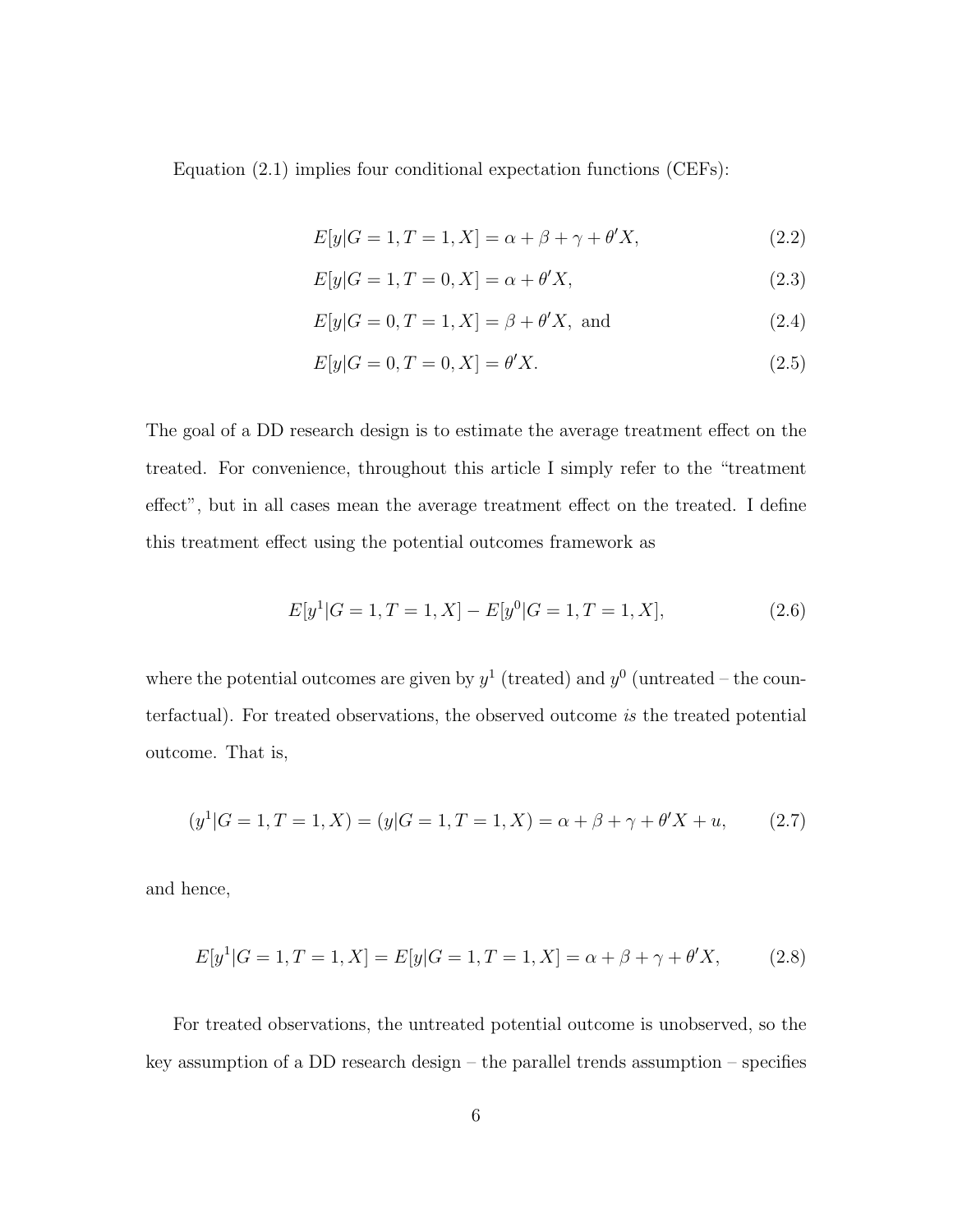how  $y^0$  is modeled when  $GT = 1$ . In particular, the parallel trends assumption implies that

$$
(y0|G = 1, T = 1, X)
$$
  
=  $E[y|G = 0, T = 1, X] + (E[y|G = 1, T = 0, X] - E[y|G = 0, T = 0, X]) + u,$   
(2.9)

which implies

$$
E[y0|G = 1, T = 1, X]
$$
  
=  $E[y|G = 0, T = 1, X] + (E[y|G = 1, T = 0, X] - E[y|G = 0, T = 0, X])$   
=  $\alpha + \beta + \theta'X$  (2.10)

(having made use of equations 2.3 to 2.5). By modeling the potential outcome in this fashion, I am asserting that the expected counterfactual is equal to the observed average outcome of the control group plus the average pre-period group difference in the outcome.

Equations (2.8) and (2.10) allow me to show that the treatment effect in a linear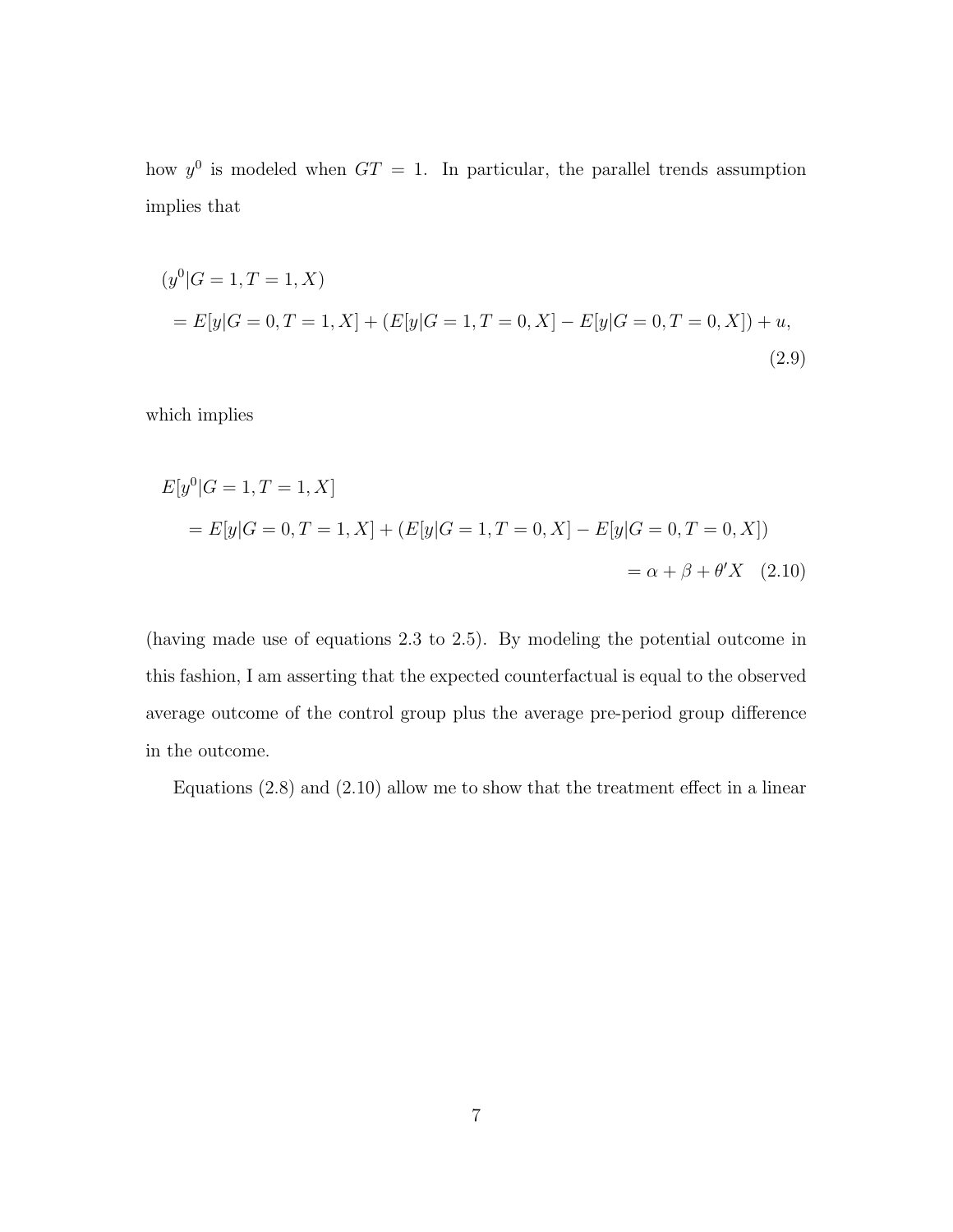DD model is represented by the interaction term coefficient:

$$
E[y1|G = 1, T = 1, X] - E[y0|G = 1, T = 1, X]
$$
  
=  $E[y|G = 1, T = 1, X] - E[y|G = 0, T = 1, X]$   
 $- (E[y|G = 1, T = 0, X] - E[y|G = 0, T = 0, X])$   
=  $\alpha + \beta + \gamma + \theta'X - \alpha - \beta - \theta'X$   
=  $\gamma$ . (2.11)

## 3 Nonlinear difference-in-differences

In the nonlinear context, the dependent variable exists in two worlds: the natural scale, given by  $y$ , and the transformed scale, given by  $Y$ . For a researcher considering applying DD in a nonlinear scenario, there are two important choices to make. The first is the choice of transformation between the two worlds, which I indicate by  $g(\cdot)$ , where  $g(\cdot)$  is a nonlinear, monotonic function. The second is the manner of applying the parallel trends assumption. The first choice is well understood by researchers. To illustrate the second, let  $PT(\cdot)$  represent a function implementing the parallel trends assumption. The key step of modeling the natural scale counterfactual outcome  $(y^0)$ in terms of actual (i.e., observed) outcomes can then be implemented in two ways:

PTA 1:  $y^0 = PT(g(Y))$ , or

PTA 2:  $y^0 = g(PT(Y)).$ 

In PTA 1, the parallel trends assumption is applied in the natural scale, and the nonlinear transformation is applied to the parallel trend assumption's components.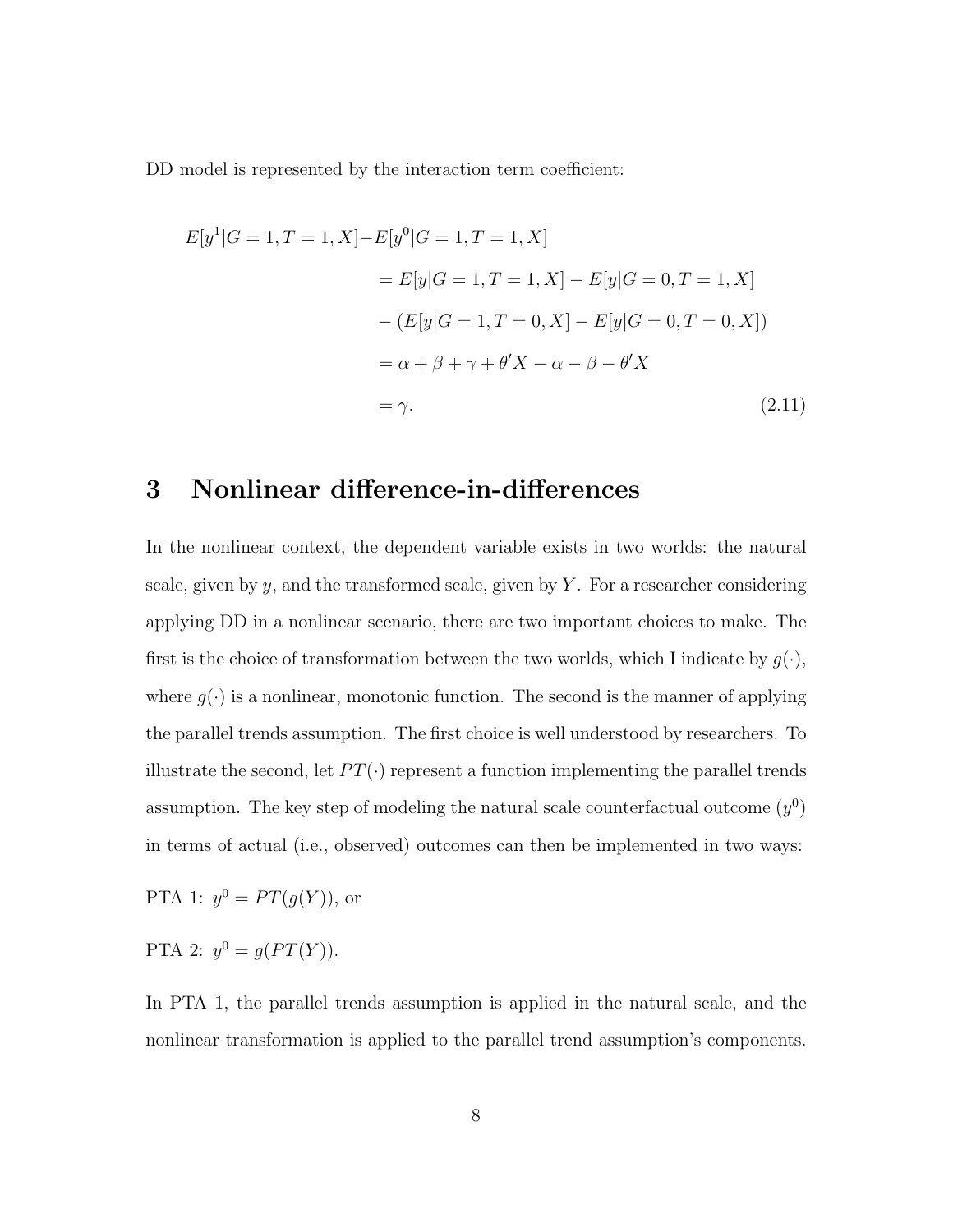In the next subsection, I show that this first approach leads to a treatment effect equal to the interaction effect and takes the form specified by M&AN.

In PTA 2, the parallel trends assumption is applied in the transformed scale, and the results are then re-transformed back to the natural scale by the transformation function. This is the approach followed by PBL in developing the form of the treatment effect they propose, which I detail further below. The overall point I make here, then, is that the manner in which a nonlinear DD model should be interpreted is driven by the form in which the parallel trends assumption is made. If in the natural scale, as in PTA 1 here, then the appropriate interpretation is given by M&AN; if in the transformed scale, as in PTA 2, it is the one given by PBL.<sup>2</sup>

#### 3.1 Parallel trends in the natural scale

A substantial portion of nonlinear DD models arise in situations where  $y$  is a Bernoulli variable, and so I present my discussion in the context of a standard threshold crossing model (though it could be adapted to other models, most notably semilogarithmic ones). Y is taken to be latent, with

$$
y = g(Y) = \mathbb{1}\{Y \ge 0\},\tag{3.1}
$$

where  $1\{\cdot\}$  is the indicator function. Standard use of DD in nonlinear contexts models the transformed dependent variable,  $Y$ , in the same way the natural scale

<sup>&</sup>lt;sup>2</sup>Conceptually speaking, the two modeling approaches given here also apply in the standard linear DD model. Practically speaking, though, there is no choice to be made between the two because  $g(\cdot)$  is the identity function in the linear case (as noted by Athey and Imbens, 2006), so both approaches are identical in that context.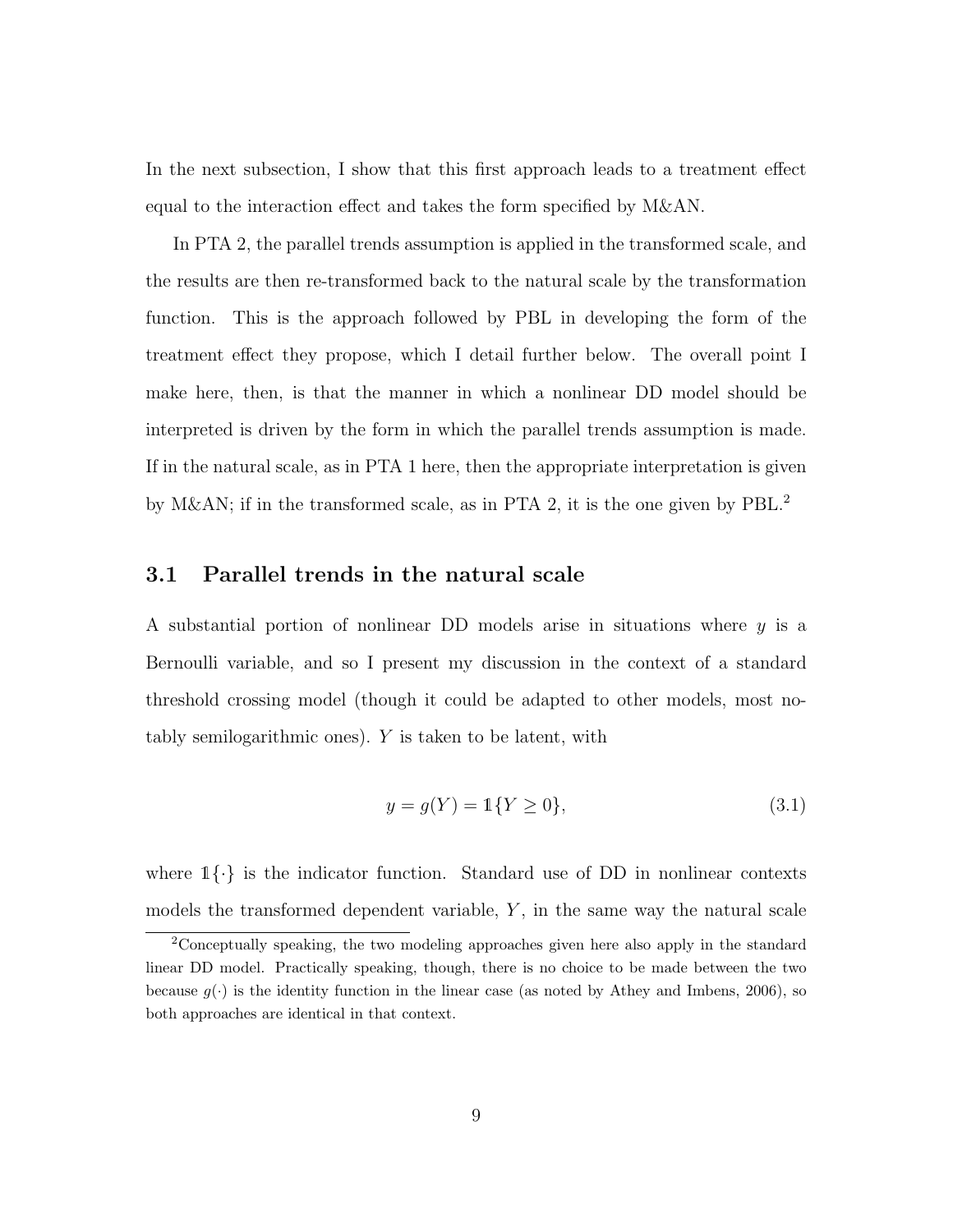dependent variable is modeled in the linear context:

$$
Y = \tilde{\alpha}G + \tilde{\beta}T + \tilde{\gamma}GT + \tilde{\theta}'X + U,\tag{3.2}
$$

where  $U$  has the same assumptions as  $u$  and the parameters are marked with tildes to distinguish them from the natural scale versions. This model and the Bernoulli nature of  $y$  imply the CEF,

$$
E[y|G,T,X] = \Phi(\tilde{\alpha}G + \tilde{\beta}T + \tilde{\gamma}GT + \tilde{\theta}'X), \qquad (3.3)
$$

where  $\Phi(\cdot)$  is a monotonically increasing, nonlinear function. This can be further broken down into

$$
E[y|G=1, T=1, X] = \Phi(\tilde{\alpha} + \tilde{\beta} + \tilde{\gamma} + \tilde{\theta}'X), \tag{3.4}
$$

$$
E[y|G=1, T=0, X] = \Phi(\tilde{\alpha} + \tilde{\theta}'X), \qquad (3.5)
$$

$$
E[y|G=0, T=1, X] = \Phi(\tilde{\beta} + \tilde{\theta}'X), \text{ and } (3.6)
$$

$$
E[y|G=0, T=0, X] = \Phi(\tilde{\theta}'X). \tag{3.7}
$$

It is typical in applications of threshold crossing models that  $\Phi(\cdot)$  is the conditional distribution function corresponding to the distribution assumed for the errorterm. However, in principle an analyst could merely assume that  $\Phi(\cdot)$  is the link function between the parameters in the transformed scale and  $E[y|G, T, X]$  without making an explicit assumption about the distribution of the error term. Additionally, one could notice here that  $\Phi(\cdot) \neq g(\cdot)$  in standard models like probit and logit, but they could be the same in other applications – and in fact they are the same in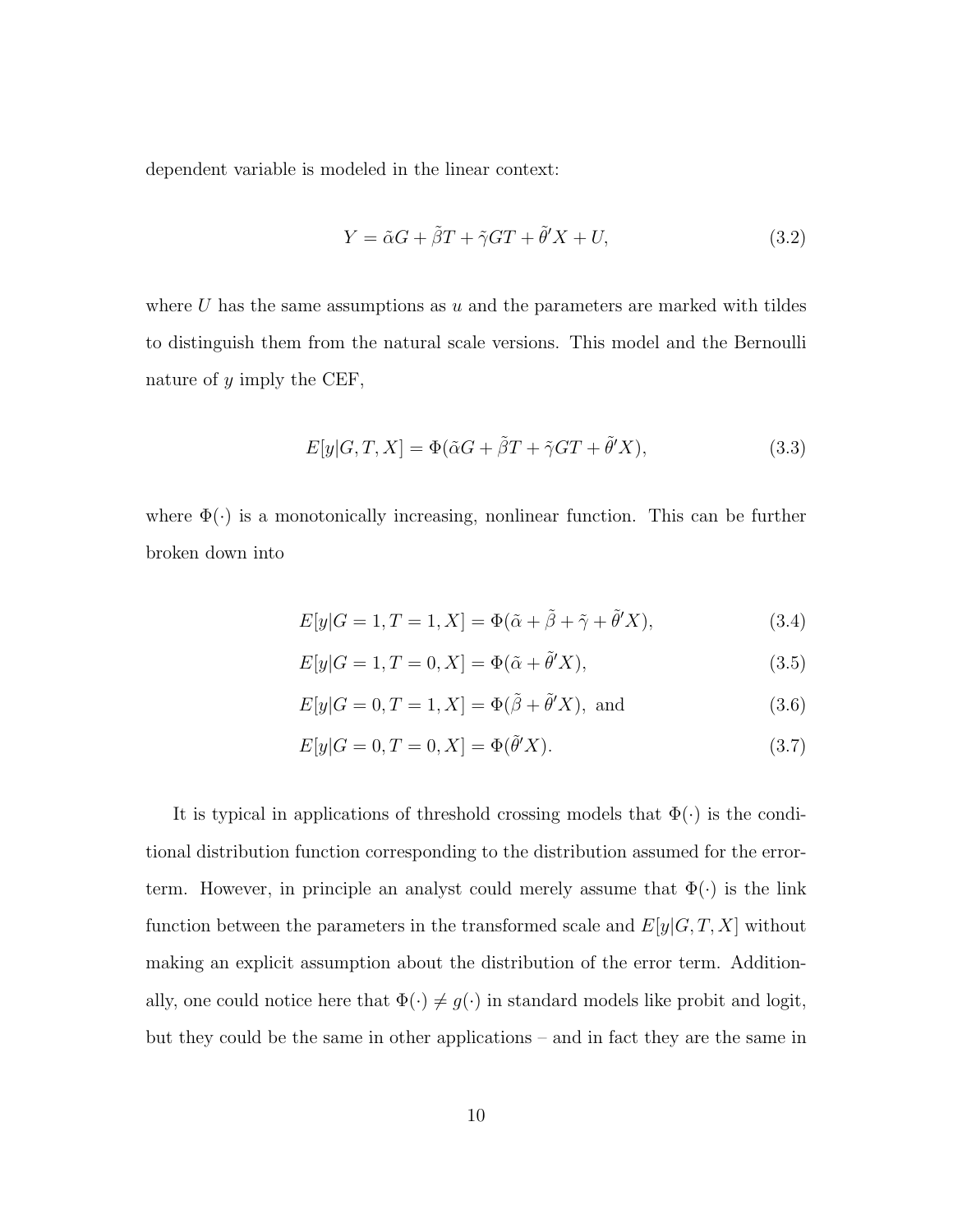the semilogarithmic model (which I return to, below).

As Puhani noted, the treatment effect of interest in the nonlinear case is the same as in the linear model case, and is given by expression (2.6). As argued above, the treated potential outcome is observed when  $GT = 1$ , so

$$
E[y1|G = 1, T = 1, X] = E[y|G = 1, T = 1, X].
$$
\n(3.8)

I model the counterfactual outcome when  $GT = 1$  by first applying PTA 1; that is, the parallel trends assumption in the natural scale. This takes the form given in equation (2.9). Taking the expectation (where the error term is still assumed to have a zero conditional mean) shows this choice leads to the following CEF for the counterfactual (the same as in the linear DD case):

$$
E[y0|G = 1, T = 1, X]
$$
  
=  $E[y|G = 0, T = 1, X] + (E[y|G = 1, T = 0, X] - E[y|G = 0, T = 0, X]).$  (3.9)

Combining equations (3.8) and (3.9), the treatment effect in the nonlinear DD model is given by

$$
E[y1|G = 1, T = 1, X] - E[y0|G = 1, T = 1, X]
$$
  
=  $E[y|G = 1, T = 1, X] - E[y|G = 0, T = 1, X]$   
-  $(E[y|G = 1, T = 0, X] - E[y|G = 0, T = 0, X]).$  (3.10)

Applying the nonlinear transformation (via substitution of equations 3.4 to 3.7),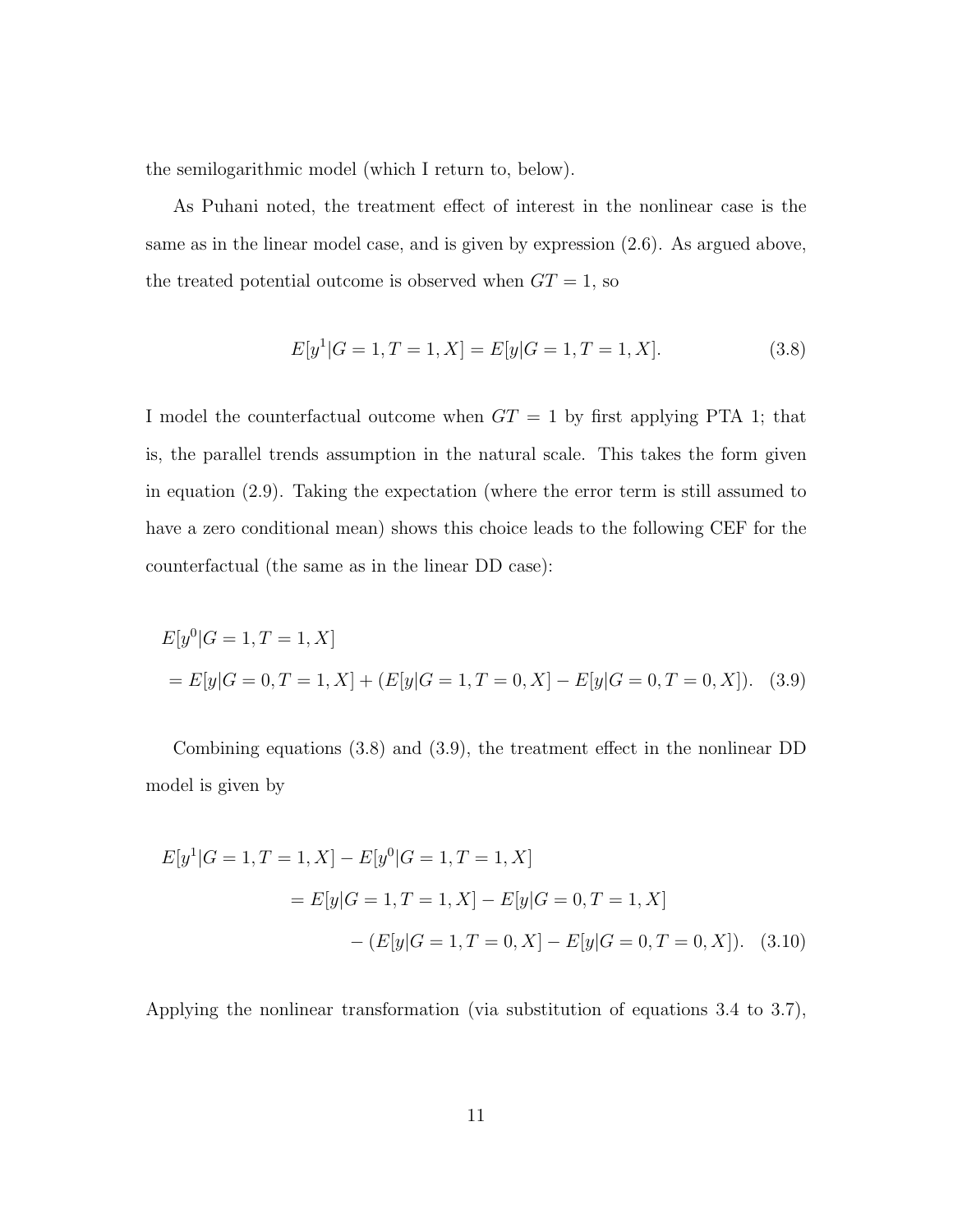this becomes

$$
E[y1|G = 1, T = 1, X] - E[y0|G = 1, T = 1, X]
$$
  
=  $\Phi(\tilde{\alpha} + \tilde{\beta} + \tilde{\gamma} + \tilde{\theta}'X) - \Phi(\tilde{\beta} + \tilde{\theta}'X) - [\Phi(\tilde{\alpha} + \tilde{\theta}'X) - \Phi(\tilde{\theta}'X)].$  (3.11)

So by assuming that parallel trends hold in the natural scale, I obtain a treatment effect in equation (3.11) equal to the interaction term specified by M&AN. As they note, this treatment effect is not constant and can be quite different from  $\tilde{\gamma}$ , including having the opposite sign.<sup>3</sup>

Several authors have noted that applying the parallel trends assumption in the natural scale as in equation (3.9) has a potential drawback: there is nothing restricting the conditional expectation of the potential outcome in equation (3.9) (Athey and Imbens, 2006; Blundell and Costa Dias, 2009; Lechner, 2011). In models of limited dependent variables, this could result in predictions for the counterfactual outcome that are outside the theoretical limits of the dependent variable (such as zero and one for probit or logit models). Thus, for limited dependent variables, the parallel trends assumption cannot hold in all contexts.<sup>4</sup> Nevertheless, it is clearly the case that it *could* be a credible assumption in a large share of empirical applica-

 $3$ Lechner (2011, p. 199) discusses the potential use of an estimator in the form of equation (3.11) without providing a justification for what drives the form or when one should use it. However, he also writes (on p. 198), "Thus, we conclude that estimating a DiD model with the standard specification of a nonlinear model would usually lead to an inconsistent estimator if the standard common trend assumption is upheld."

<sup>4</sup>This is only true to the extent that we believe the counterfactual outcome must obey the theoretical bounds of the dependent variable. Since it is never observed, this restriction is an assumption which cannot be evaluated. Further discussion of this issue would, perhaps, be quite philosophical and outside the scope of this article.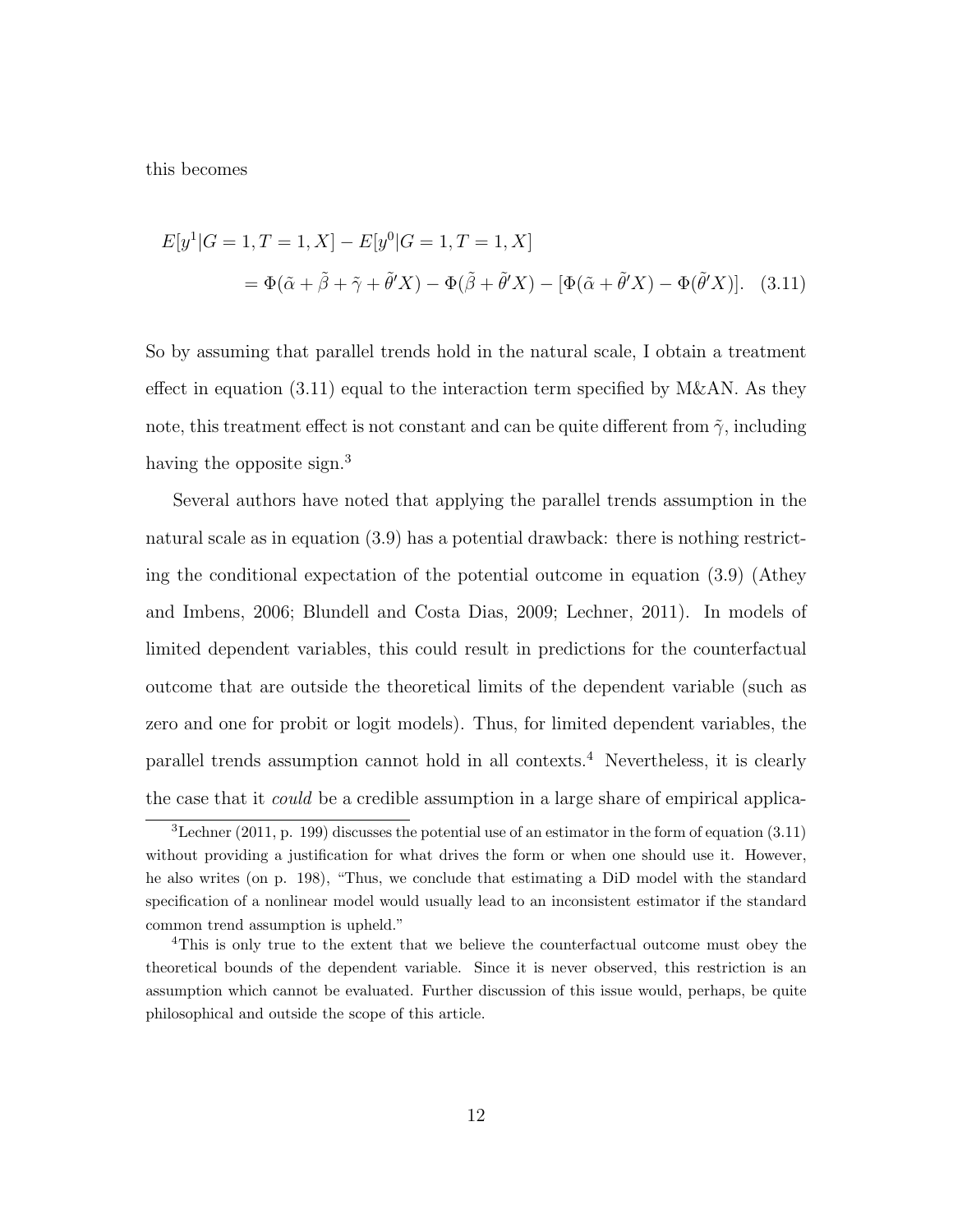tions, to which a voluminous literature of such cases attests.<sup>5</sup> Moreover, the cases in which the parallel trends assumption is credible in the natural scale are precisely those when infeasible predictions for the counterfactual outcomes are least likely to be a problem, and if the bounds of the variable are unlikely to be respected in an application, the parallel trends assumption is also unlikely to be credible. Thus, the issue of whether the bounds of the dependent variable are respected in a particular application is part of evaluating whether parallel trends are credible. If they are, then researchers should not be deterred from using this method out of concern for infeasible predictions.

#### 3.2 Parallel trends in the transformed scale

To demonstrate the second nonlinear modeling method, PTA 2, it is helpful to specify potential outcomes in the transformed scale, given by  $Y^0$  and  $Y^1$ . These relate to the natural scale via

$$
y^0 = \mathbb{1}\{Y^0 \ge 0\} \text{ and } \tag{3.12}
$$

$$
y^1 = \mathbb{1}\{Y^1 \ge 0\}.\tag{3.13}
$$

The treated potential outcome is taken to be the same as the actual outcome in the transformed scale when  $GT = 1$ , just as it is in the natural scale. So,

$$
(Y1|G = 1, T = 1, X) = \tilde{\alpha} + \tilde{\beta} + \tilde{\gamma} + \tilde{\theta}'X + U,
$$
 (3.14)

<sup>5</sup>Most often, this literature combines DD approaches with linear probability models.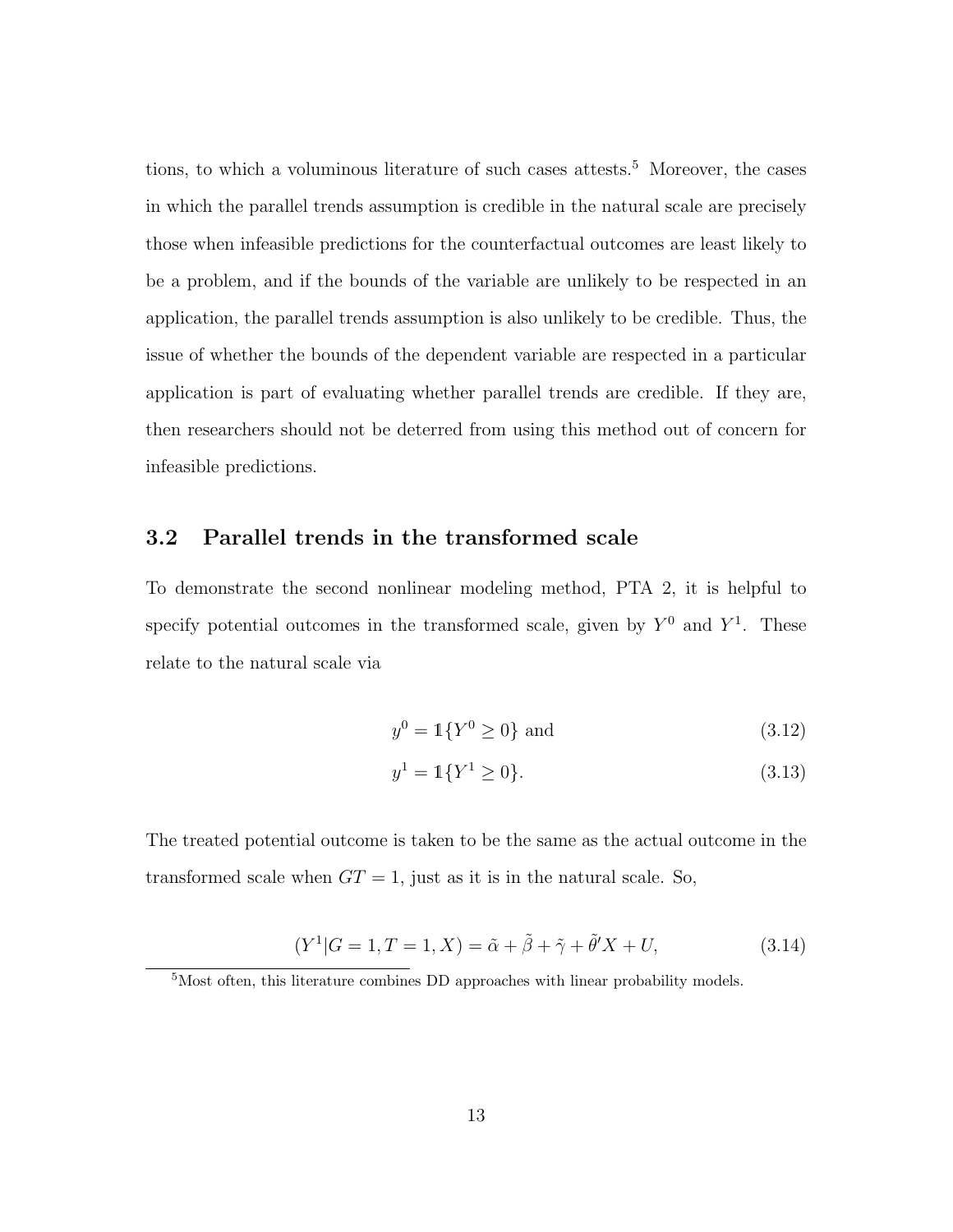via equation (3.2). Next I apply the parallel trends assumption of equation (2.9) to  $Y<sup>0</sup>$ . That is, in the transformed scale. This gives

$$
(Y0|G = 1, T = 1, X)
$$
  
=  $E[Y|G = 0, T = 1, X] + (E[Y|G = 1, T = 0, X] - E[Y|G = 0, T = 0, X]) + U$   
=  $\tilde{\alpha} + \tilde{\beta} + \tilde{\theta}'X + U$ , (3.15)

into which I have substituted the following CEFs implied by equation  $(3.2)$ :<sup>6</sup>

$$
E[Y|G=1, T=0, X] = \tilde{\alpha} + \tilde{\theta}'X,
$$
\n(3.16)

$$
E[Y|G=0, T=1, X] = \tilde{\beta} + \tilde{\theta}'X, \text{ and } (3.17)
$$

$$
E[Y|G = 0, T = 0, X] = \tilde{\theta}'X.
$$
\n(3.18)

Using equations (3.12) and (3.13) to re-transform the expressions for  $Y^1$  and  $Y^0$ , given in equations (3.14) and (3.15), back to the natural scale and taking expectations gives

$$
E[y1|G = 1, T = 1, X] = \Phi(\tilde{\alpha} + \tilde{\beta} + \tilde{\gamma} + \tilde{\theta}'X) \text{ and } (3.19)
$$

$$
E[y^{0}|G = 1, T = 1, X] = \Phi(\tilde{\alpha} + \tilde{\beta} + \tilde{\theta}'X).
$$
 (3.20)

The average treatment effect when assuming parallel trends in the transformed scale,

 ${}^{6}$ It is not crucial for my argument, but the equations  $(3.14)$  and  $(3.15)$  can be used to show that the treatment effect on the latent outcome,  $E[Y^1|G=1, T=1, X] - E[Y^0|G=1, T=1, X]$ , is given by  $\tilde{\gamma}$ .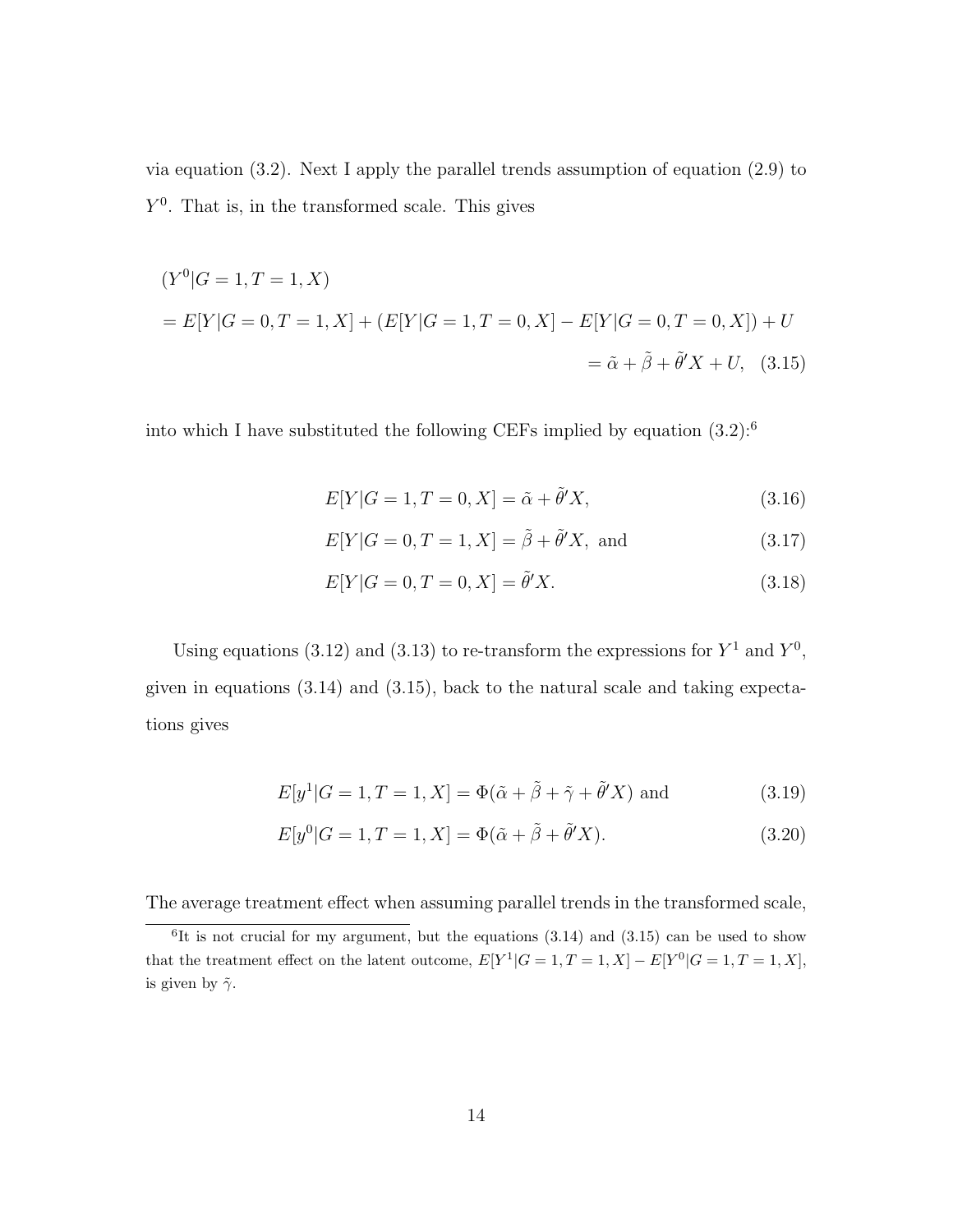therefore, is given by

$$
E[y1|G = 1, T = 1, X] - E[y0|G = 1, T = 1, X] = \Phi(\tilde{\alpha} + \tilde{\beta} + \tilde{\gamma} + \tilde{\theta}'X) - \Phi(\tilde{\alpha} + \tilde{\beta} + \tilde{\theta}'X),
$$
\n(3.21)

which is as specified by PBL. As Puhani notes, here the sign of the treatment effect must be the same as that of  $\tilde{\gamma}$ , a fact implied by the monotonic and increasing nature of  $\Phi(\cdot)$ .

Unlike in the case of PTA 1, here the counterfactual outcome is restricted to be within the range of  $\Phi(\cdot)$ , so as long as  $\Phi(\cdot)$  is chosen to impose the appropriate restrictions there is no possibility of the model producing infeasible predictions. But as shown in this section, this advantage is only available when parallel trends must hold in the transformed scale. Moreover, as I show next, use of PTA 2 also implies something that must be true about the natural scale version of the counterfactual. Thus, PTA 2 is only available to avoid the issue of infeasible outcomes in some contexts, and doing so does not come without a cost.

#### 3.3 The incompatibility of the two forms of parallel trends

As the above discussion shows, the scale in which the parallel trends assumption is made implies two different models for the counterfactual outcome,  $y^0$ . Expectations implied by these are given by:

PTA 1 (Natural):  $E[y^0|G=1, T=1, X] = \Phi(\tilde{\beta} + \tilde{\theta}'X) + [\Phi(\tilde{\alpha} + \tilde{\theta}'X) - \Phi(\tilde{\theta}'X)]$ PTA 2 (Transformed):  $E[y^0|G = 1, T = 1, X] = \Phi(\tilde{\alpha} + \tilde{\beta} + \tilde{\theta}'X)$ .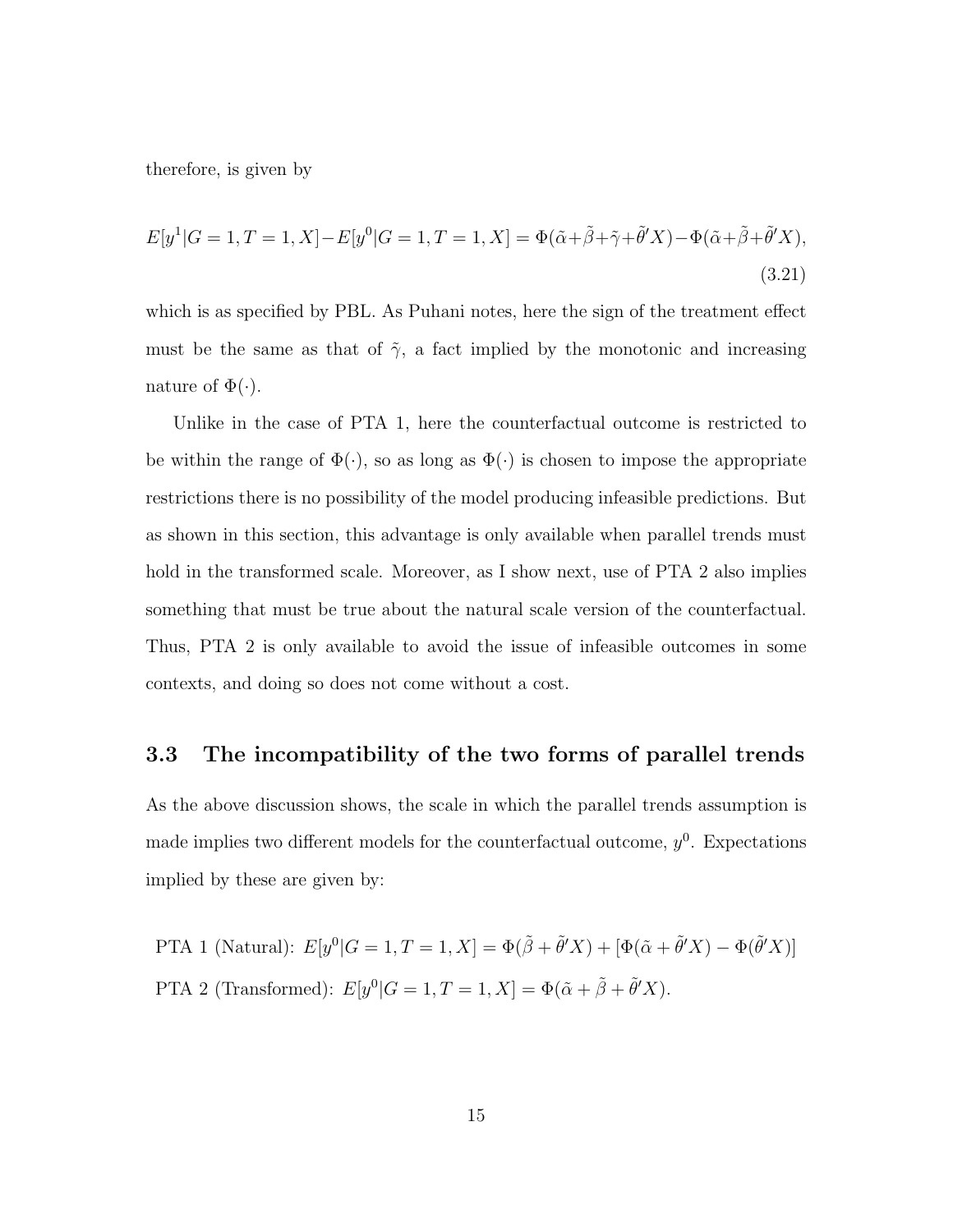One of the implications of the nonlinearity of  $\Phi(\cdot)$  is that these two forms for the CEF cannot be the same except in special cases. As can easily be seen,

$$
\Phi(\tilde{\alpha} + \tilde{\beta} + \tilde{\theta}'X) \neq \Phi(\tilde{\beta} + \tilde{\theta}'X) + [\Phi(\tilde{\alpha} + \tilde{\theta}'X) - \Phi(\tilde{\theta}'X)],
$$
\n(3.22)

unless  $\tilde{\alpha} = 0$ ,  $\tilde{\beta} = 0$ , or both (Meyer, 1995; Ai and Norton, 2003; Angrist and Pischke, 2009; Lechner, 2011; Puhani, 2012; Roth and Sant'Anna, 2021).<sup>7</sup> Said another way, the parallel trends assumption cannot hold in both the natural and transformed scales of the dependent variable unless the treatment group in the preperiod is the same on average as the control group, or there is no change over time in the control group average, or both.

Since a parallel trends assumption is a linear function, it is quite intuitive that it would not hold in general under nonlinear transformation. Nevertheless, this result implies an important, practical trade-off for researchers: by assuming parallel trends in one scale, the practitioner is explicitly ruling out parallel trends in the other, save for the special cases mentioned. This cost is one that should be considered by researchers when they chose parallel trends assumption, including when they are trying to avoid the issue of infeasible outcomes.

This result also implies some pitfalls that researchers should be careful to avoid. One case that should be treated with care is use of linear probability models. One common scenario is a researcher using the linear probability model to implement a DD research design, and then performing some robustness checks with a probit or

<sup>7</sup>Roth and Sant'Anna (2021) also show that another special case exists where parallel trends could hold in both dimensions if a more general model is used that allows for mixture distributions for the error term. In that case, the time and group effects exist within separate nonlinear functions even when parallel trends are applied in the transformed scale.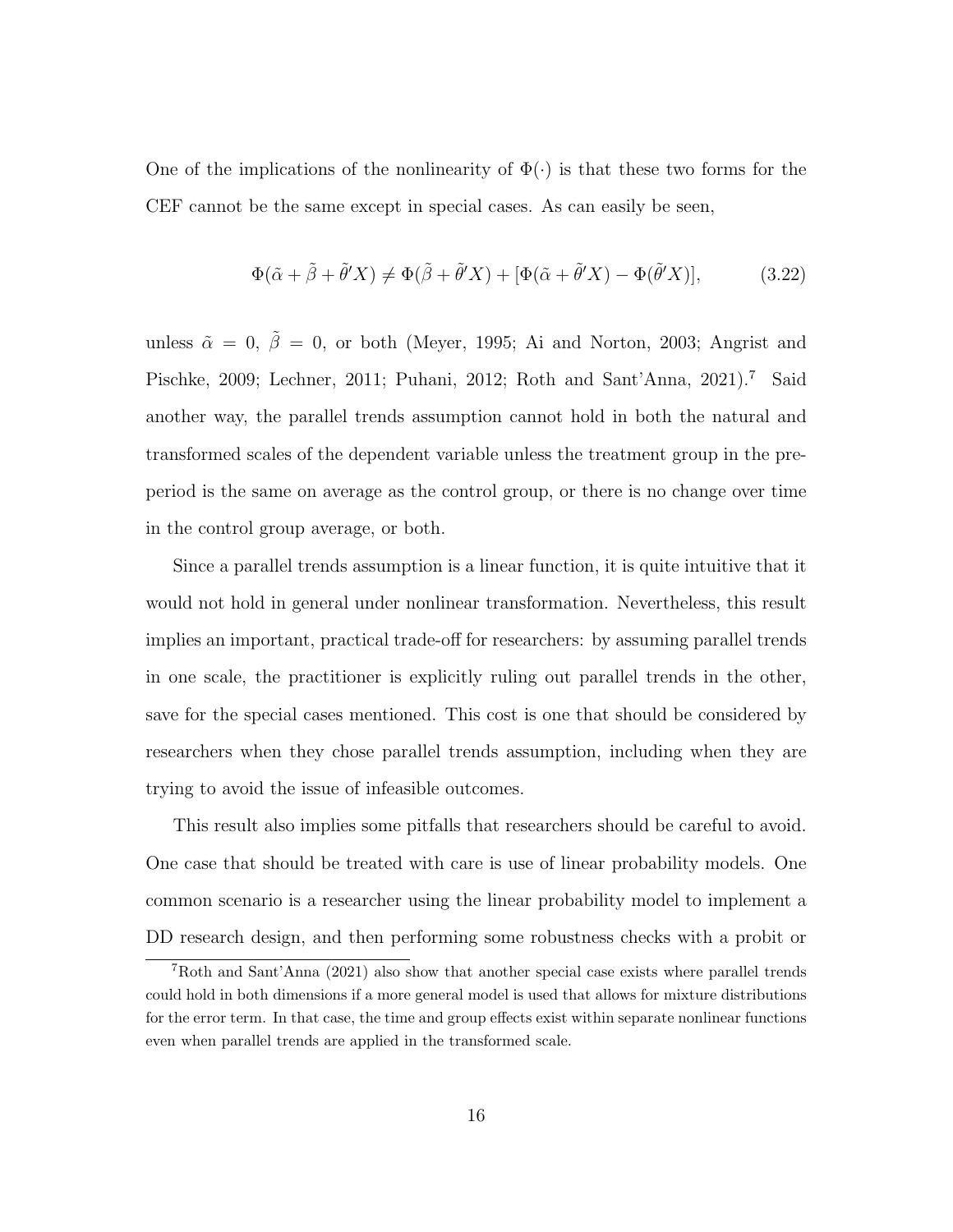logit model. In using a linear probability model there is no transformed scale,<sup>8</sup> so the researcher must be making his or her parallel trends assumption in the natural scale. When then turning to a nonlinear model, logical consistency would require that the researcher base interpretation off of M&AN's specification in equation (3.11) unless he or she is prepared to argue one of the special cases detailed above prevails so that parallel trends hold in both scales simultaneously. Conversely, if a researcher first uses a probit or logit model with the interpretation suggested by PBL in equation (3.21), thereby implying a transformed scale parallel trends assumption, turning next to a linear probability model would potentially be inconsistent for the same reason.

#### 3.4 The special case of the exponential transformation

Next I consider the special case of the exponential transformation – that is, the log-linear model – which is used in a large number of empirical applications. In this model,

$$
y = g(Y) = \exp(\tilde{\alpha}G + \tilde{\beta}T + \tilde{\gamma}GT + \tilde{\theta}'X + U) \text{ and } (3.23)
$$

$$
E[y|G,T,X] = E[\Phi(Y)|G,T,X] = \exp(\tilde{\alpha}G + \tilde{\beta}T + \tilde{\gamma}GT + \tilde{\theta}'X)\eta, \qquad (3.24)
$$

where  $\eta = E[\exp(U)|G, T, X] = E[\exp(U)]$ .<sup>9</sup> As noted above, in this case both  $g(\cdot)$ and  $\Phi(\cdot)$  are the same function. Traditionally  $\exp(U)$  is assumed to be log-normally distributed, but one could instead directly assume equation (3.24) without making an explicit assumption about the distribution of  $\exp(U)$ .

<sup>8</sup>More accurately, the natural and transformed scales are the same in a linear probability model, because  $q(.)$  is the identity function in that case.

 ${}^{9}$ Recall that U is assumed to be independent, as is standard in nonlinear models.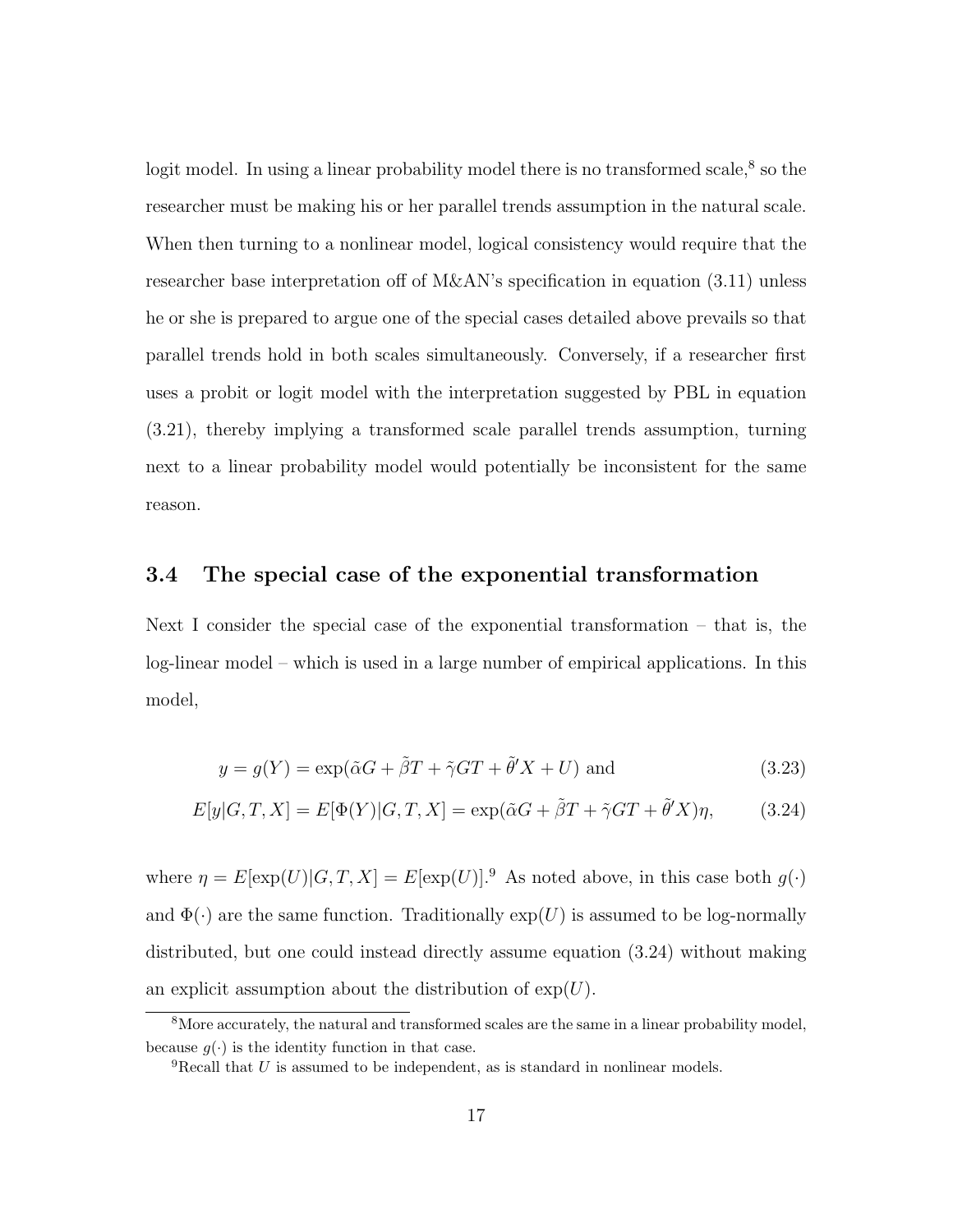A convenient feature of this model is that the treatment effect of the nonlinear DD model can be represented as a constant percentage, but there are multiple ways to do this. Here I show one particular approach results in a constant object of interest under either form of parallel trend assumption and that it is calculated relative to an expectation of an actual outcome, not a potential one.<sup>10</sup>

Under the exponential transformation, the treatment effect when assuming natural scale parallel trends is given by

$$
E[y1|G = 1, T = 1, X] - E[y0|G = 1, T = 1, X]
$$
  
=  $\exp(\tilde{\alpha} + \tilde{\beta} + \tilde{\gamma} + \tilde{\theta}'X)\eta - \exp(\tilde{\beta} + \tilde{\theta}'X)\eta - \exp(\tilde{\alpha} + \tilde{\theta}'X)\eta + \exp(\tilde{\theta}'X)\eta.$  (3.25)

Since in this model  $E[y|G=0, T=0, X] = \exp(\tilde{\theta}^t X)\eta$ , a natural way to express this treatment effect as a percentage would be to divide both sides by  $E[y|G=0, T=0]$  $[0, X]$ . Since y is observed, the resulting percentage could be easily compared to a sample average of data for y to convert the treatment effect into its natural units. However, if the expectations across periods are very different, the percentage calculated relative to  $E[y|G=0, T=0, X]$ , a pre-period average, may give a misleading impression of the size of the treatment effect.

An alternative would be to use  $E[y^0|G = 1, T = 1, X]$ , which produces an easily understood expression for the treatment effect: a percentage in terms of the expected counterfactual outcome. However, since  $y^0$  is not observed, a modeled

<sup>&</sup>lt;sup>10</sup>Shang et al. (2018) propose an interpretation they call a "difference-in-semielasticity" for interaction terms in log-linear and related models. While their estimand is constant, like those I discuss, theirs does not represent a treatment effect. Their difference-in-semielasticity could be understood in a DD context as first calculating the percentage growth over time for both groups (relative to each group's pre-period level) and then taking the difference of these.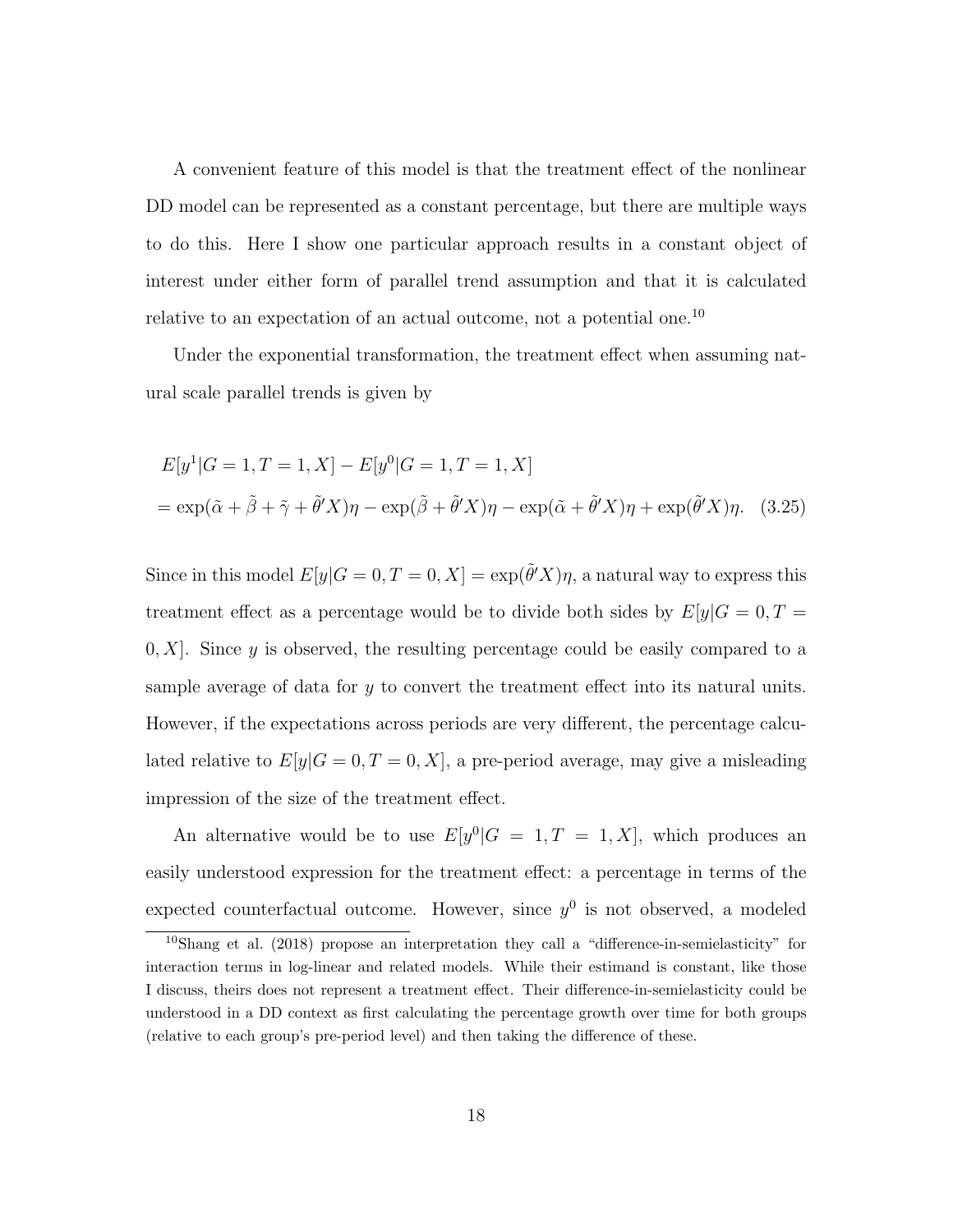counterfactual mean would have to be used for benchmarking purposes as actual data would be unavailable. More importantly, since  $E[y^0|G = 1, T = 1, X]$  in this case is comprised of a sum, the resulting percentage would not be constant and would involve ratios of estimators. These would make inference more challenging and would possibly create undesirable finite sample properties.

A better option would be to use  $E[y^1|G = 1, T = 1, X]$ , which produces

$$
\frac{E[y^1|G=1, T=1, X] - E[y^0|G=1, T=1, X]}{E[y^1|G=1, T=1, X]}
$$
  
= 1 - exp(- $\tilde{\alpha}$  -  $\tilde{\gamma}$ ) - exp(- $\tilde{\beta}$  -  $\tilde{\gamma}$ ) + exp(- $\tilde{\alpha}$  -  $\tilde{\beta}$  -  $\tilde{\gamma}$ ). (3.26)

This percentage has a natural interpretation as the treatment effect as a percentage of the observed outcome. additionally, it is calculated relative to an expectation on observable data, so an estimate of  $E[y|G = 1, T = 1, X]$  could be used to convert the percentage to  $y$ 's actual units. Conveniently, this expression does not depend on data, only estimates, which can easily be obtained using appropriate (consistent) estimators for the coefficients. Moreover, standard errors also could be easily obtained via the delta method.

So the expression above has several advantages, but in the context of my discussion in this article, the most attractive aspect of representing the treatment effect as in equation (3.26) is the above advantages are maintained when the treatment effect is calculated as specified by PBL according to the alternative parallel trend assumption of PTA 2:

$$
\frac{E[y^1|G=1, T=1, X] - E[y^0|G=1, T=1, X]}{E[y^1|G=1, T=1, X]} = 1 - \exp(-\tilde{\gamma}).
$$
\n(3.27)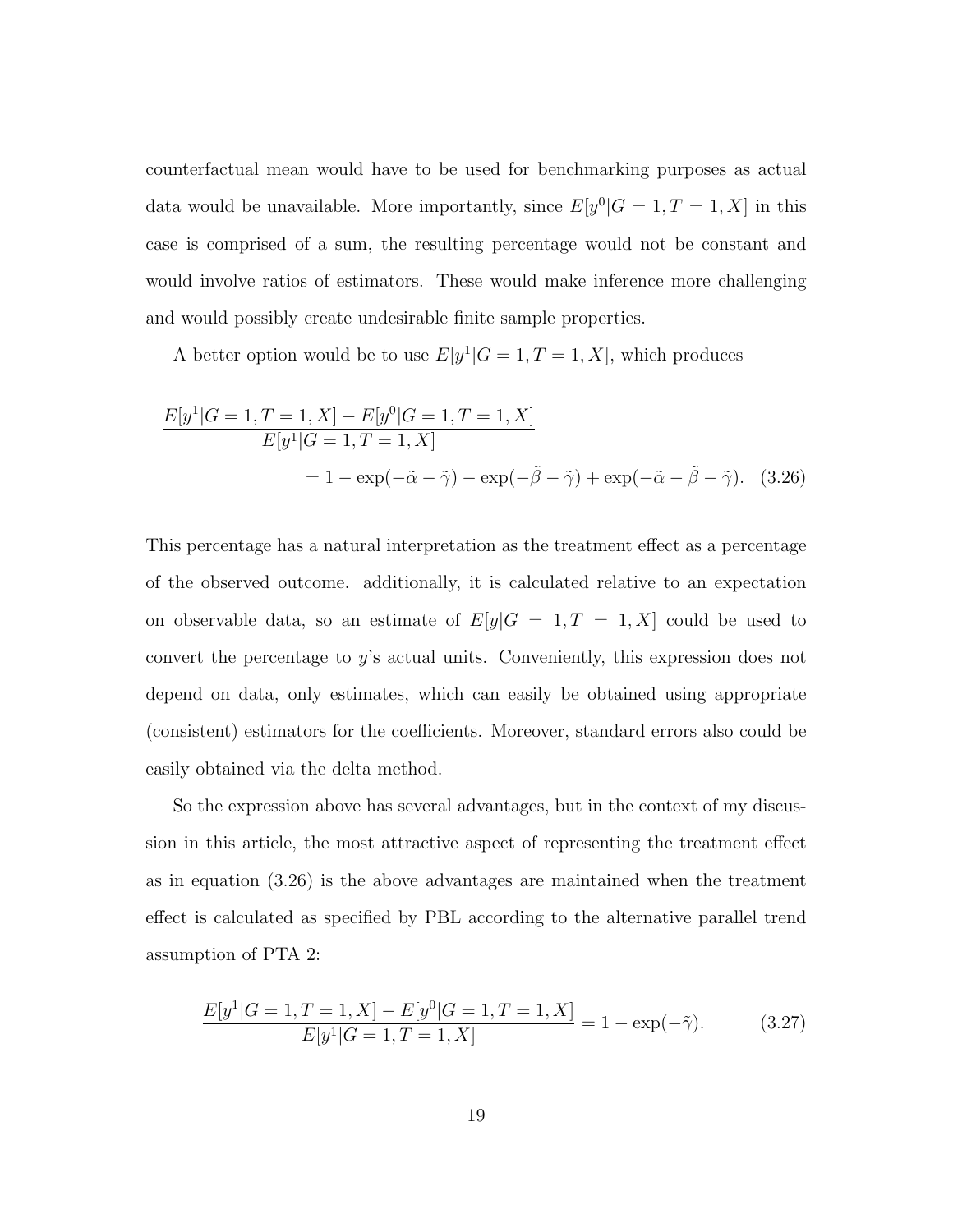Under transformed scale parallel trends, the treatment effect percentage can also be conveniently represented relative to the counterfactual expectation via

$$
\frac{E[y^1|G=1, T=1, X] - E[y^0|G=1, T=1, X]}{E[y^0|G=1, T=1, X]} = \exp(\tilde{\gamma}) - 1.
$$
 (3.28)

Given the difficulties involved with expressing this version under the M&AN form of the treatment effect, however, I argue the standard use of  $(E[y^1|G = 1, T =$  $[1, X] - E[y^0 | G = 1, T = 1, X] / E[y^1 | G = 1, T = 1, X]$  across researchers would offer an important advantage. Since parallel trends assumptions may vary across contexts, if researchers use a consistent form of the percentage treatment effect, it will be easier for estimates to be compared across projects, regardless of which form the parallel trends assumption is made in each analysis. In short, I argue that, for log-linear models, researchers should represent their treatment effects from DD models by equation (3.26) when parallel trends are assumed in the natural scale and equation (3.27) when assumed in the log-scale.

## 4 Conclusion

In this essay, I have attempted to reconcile the two views in the literature regarding interpretation of nonlinear DD models and show the important role the form of the parallel trends assumption plays. I argue for a simple rule: if parallel trends are assumed to hold in the natural scale of the dependent variable, then interpretation should be based on the form specified by M&AN; if they are assumed to hold in the transformed scale, then the form given by PBL should be used. Moreover, I note that when researchers decide the scale in which to make their parallel trends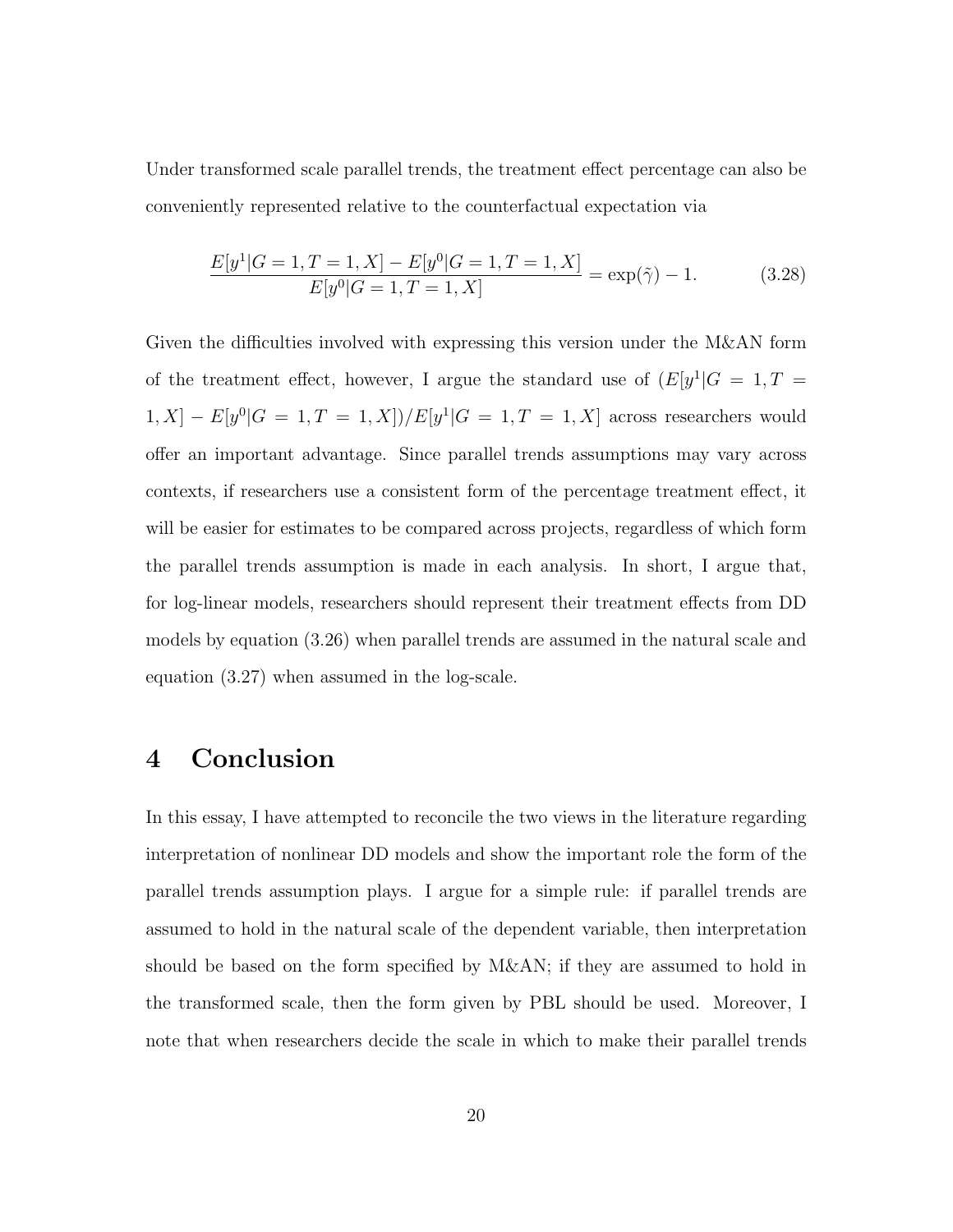assumption, they should be careful to keep in mind that doing so implies parallel trends do not hold in the other scale, except in special circumstances.

Given the above, empirical researchers should be careful about inadvertently being inconsistent with their parallel trends assumptions. This issue is particularly likely to arise when practitioners combine linear probability models with probit or other nonlinear versions of discrete choice models. Mixing these models is not necessarily a problem, though, researchers just need to make sure to interpret their different models according to a consistent parallel trend assumption. The above rule on interpretation can help them do that.

Additionally, while I caution researchers to keep in mind that parallel trends are unlikely to hold in both scales, this fact can also be turned around and looked at from a different perspective. It shows that when researchers encounter cases where the parallel trends assumption is more credible in one scale and not the other – perhaps due to evidence offered by pre-trends – this is not necessarily a problem. The key is to interpret the result in a manner consistent with the credible version of the parallel trends assumption. Said succinctly: a parallel trend assumption rarely holds in multiple scales for reasons unrelated to its validity, so parallel trends not holding under nonlinear transformation in some scenario is not itself an indictment of the use of a DD model in that context.

Furthermore, my argument also suggests researchers have more freedom in choosing models than would be suggested by PBL and Kahn-Lang and Lang (2020). Since the method of interpretation is tied to the form of parallel trends assumed, not the model functional form chosen, if a researcher believes parallel trends exist in the natural scale of a variable, my argument implies he or she could still chose a nonlinear-DD model. Further, the researcher is not required to assume parallel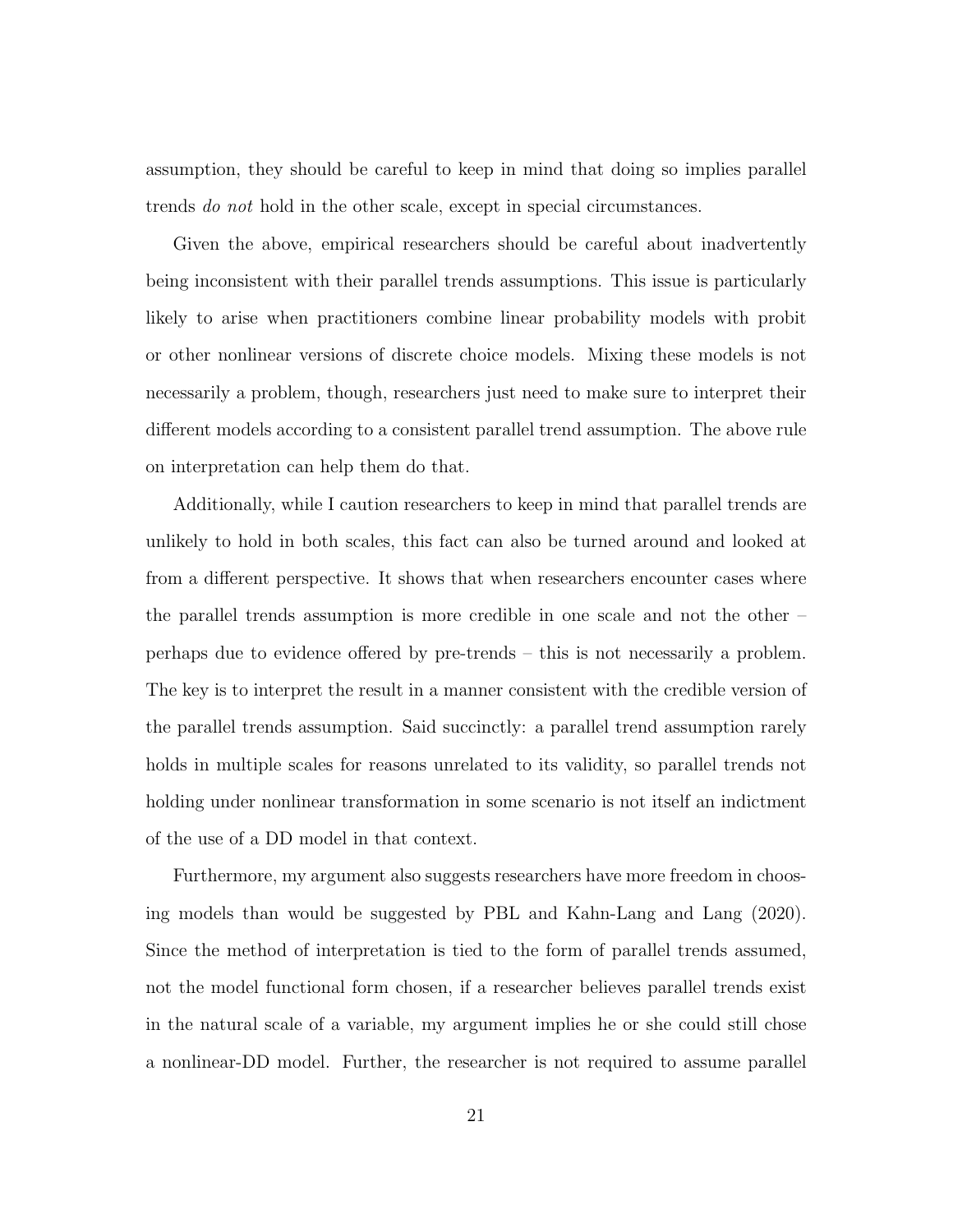trends exist in the transformed scale when choosing a nonlinear model. Both cases are possible as long as the analyst uses the proper method of interpretation. Thus, one could use a probit model for a binary outcome exhibiting parallel trends in the natural scale or a Poisson model for count data without assuming the parallel trend has to hold in the log-scale.

Lastly, I also note that, in the special case of the semilogarithmic models, treatment effects can be represented in convenient fashion, with the form offered by  $(E[y^1|G = 1, T = 1, X] - E[y^0|G = 1, T = 1, X]/E[y^1|G = 1, T = 1, X]$  offering several advantages that accrue both to the individual researcher and the broader scientific community. This suggests standard use of this form of the treatment effect among researchers making use of the log-linear DD model.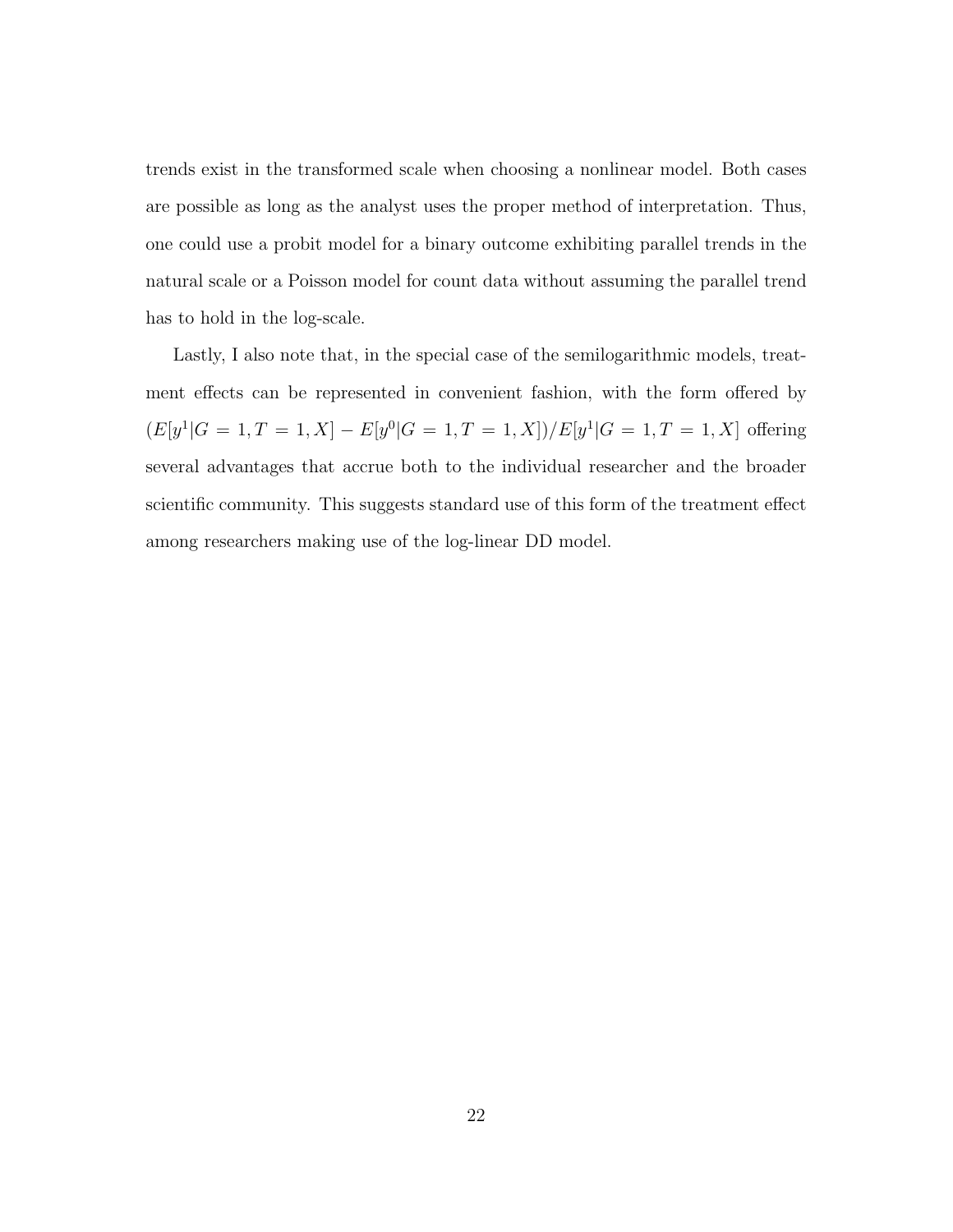## References

- Ai, Chunrong and Edward C. Norton, "Interaction Terms in Logit and Probit Models," Economics Letters, July 2003, 80 (1), 123–129. 2, 16
- Angrist, Joshua D. and Jörn-Steffen Pischke, Mostly Harmless Econometrics: An Empiricist's Companion, Princeton University Press, January 2009. 16
- Athey, Susan and Guido W Imbens, "Identification and Inference in Nonlinear Difference-in-Differences Models," *Econometrica*, March 2006, 74 (2), 431-497. 9, 12
- Blundell, Richard and Monica Costa Dias, "Alternative Approaches to Evaluation in Empirical Microeconomics," Journal of Human Resources, 2009, 44 (3), 565–640. 2, 12
- $\ldots$ ,  $\ldots$ , Costas Meghir, and John van Reenen, "Evaluating the Employment" Impact of a Mandatory Job Search Program," Journal of the European Economic Association, June 2004, 2 (4), 569–606. 2
- Kahn-Lang, Ariella and Kevin Lang, "The Promise and Pitfalls of Differencesin-Differences: Reflections on 16 and Pregnant and Other Applications," Journal of Business  $\mathscr$  Economic Statistics, July 2020, 38 (3), 613–620. 4, 21
- Lechner, Michael, "The Estimation of Causal Effects by Difference-in-Difference Methods," Foundations and Trends in Econometrics,  $2011, 4$  (3),  $165-224$ . 2, 12, 16
- Meyer, Bruce D., "Natural and Quasi-Experiments in Economics," *Journal of Business & Economic Statistics, April 1995, 13 (2), 151–161. 16*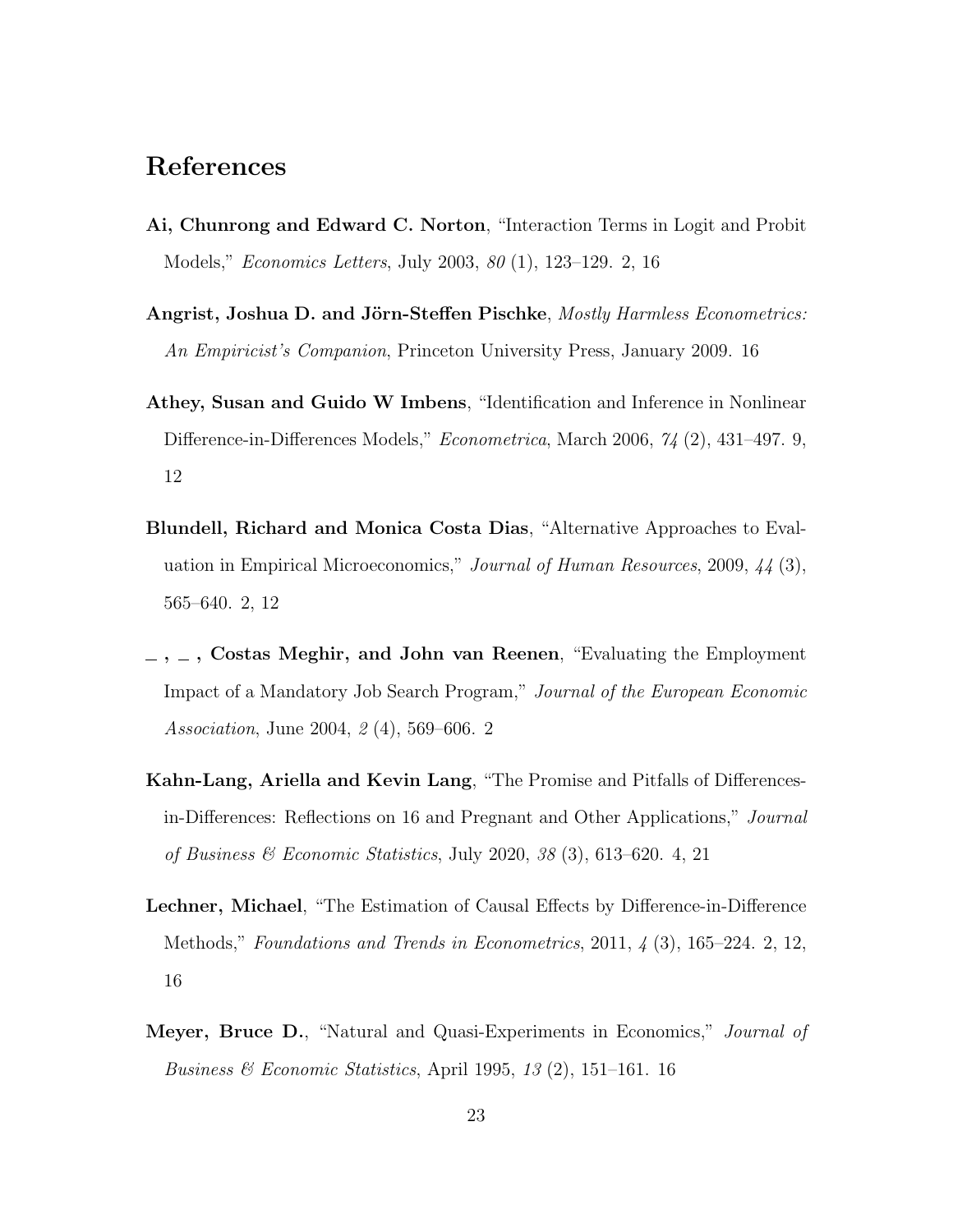- Mullahy, John, "Interaction Effects and Difference-in-Difference Estimation in Loglinear Models," NBER Technical Working Paper 0245, National Bureau of Economic Research November 1999. 2
- Puhani, Patrick A., "The Treatment Effect, the Cross Difference, and the Interaction Term in Nonlinear "Difference-in-Differences" Models," Economics Letters, April 2012, 115 (1), 85–87. 2, 3, 5, 11, 15, 16
- Roth, Jonathan and Pedro H. C. Sant'Anna, "When Is Parallel Trends Sensitive to Functional Form?," Working Paper January 2021. 16
- Ryan, Andrew M., James F. Burgess, and Justin B. Dimick, "Why We Should Not Be Indifferent to Specification Choices for Difference-in-Differences," Health Services Research, 2015, 50 (4), 1211–1235. 2
- Shang, Shengwu, Erik Nesson, and Maoyong Fan, "Interaction Terms in Poisson and Log Linear Regression Models," Bulletin of Economic Research, January 2018, 70 (1), E89–E96. 18